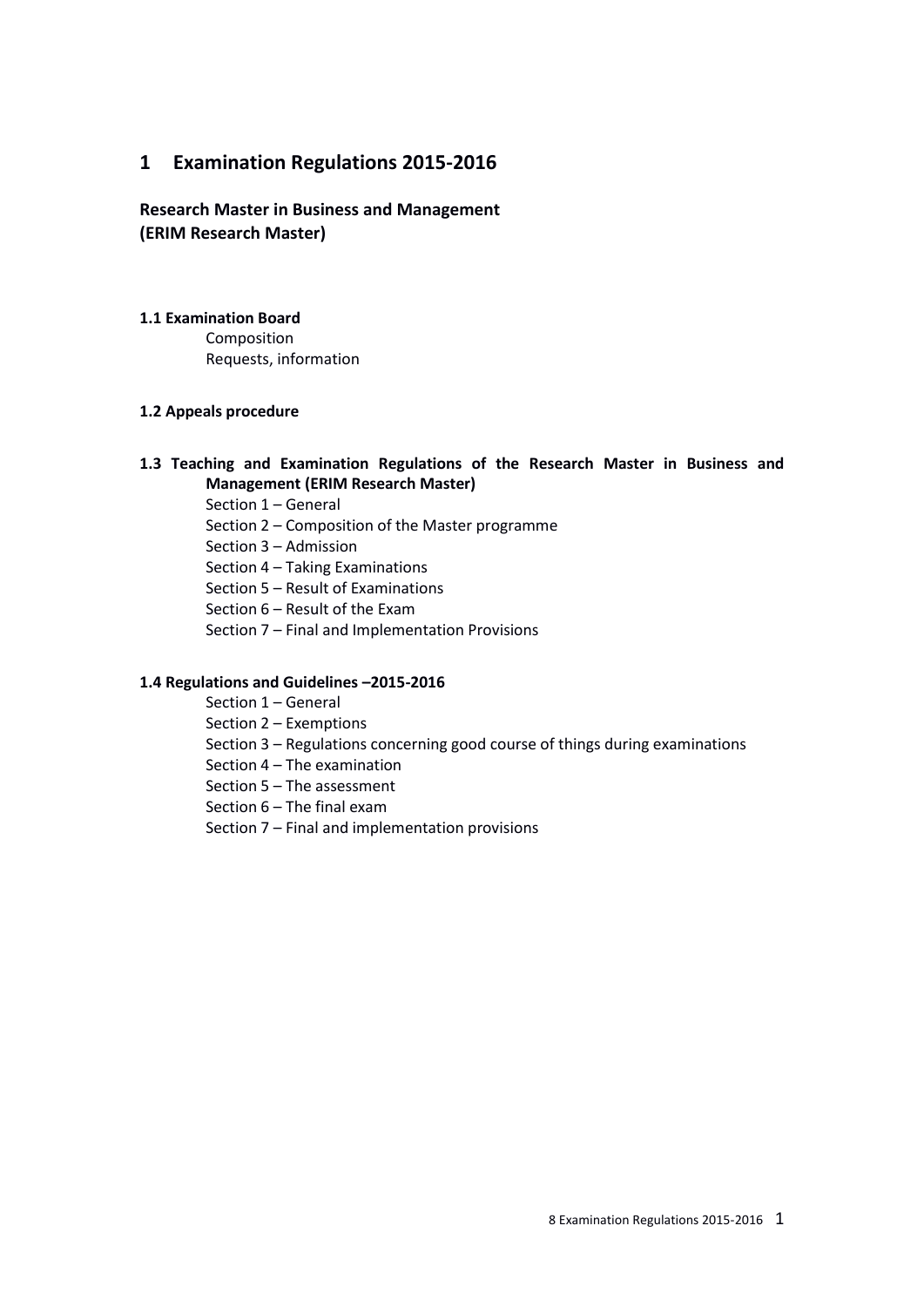# **1.1 Examination Board**

### **Tasks**

The legal framework of the Examination Board is given by Dutch Law, in particular the Dutch Higher Education and Research Act (*Wet op het hoger onderwijs en wetenschappelijk onderzoek- WHW*). The Examination Board BSc & MSc Programmes has many different tasks. Generally, the following components can be discerned:

- 1. A *supervisory responsibility* with regard to exams and examinations. This responsibility is manifested in the competence of the Examination Board to:
	- a. award the diplomas;
	- b. appoint the examiners;
	- c. supervise the quality of exams and examinations;
	- d. take disciplinary action in case of fraud;
	- e. supervise the practice of the examination rules with due observance of the common legal principles like equality, legal security, legitimacy, reasonableness, fair play and so on;
	- f. be a mediator or even a defendant in case of disputes or appeals.
- 2. *Legislation*: the Examination Board makes Rules and Guidelines concerning the examinations, for example rules for enrolment and rules concerning order during examinations, fraud, assessment criteria, and classifications (like *cum laude*). Once a year new Rules and Guidelines are drawn up.
- 3. *To grant exemptions* from the rules in individual cases.
- 4. *Advisory tasks*: three times a year the Examination Board issues an advice to every first year student concerning his success-rate. Furthermore the Examination Board advises the Dean regarding his Teaching and Examination Regulations.
- 5. In addition, on behalf of the Dean of the Rotterdam School of Management, the chairman of the Examination Board grants *admission statements* to the MScprogrammes.
- 6. *Other,* such as delegations in selection committees and the colloquium doctum committee.

#### **Composition**

The Examination Board consists of six members of the academic staff and an external member. The members are appointed by the Dean. The Examination Board collectively sets up rules and policy. The Examination Board as a whole meets once a month. Each member has his own portfolio. The Examination Board is supported by the secretary.

*Members* Prof.dr. L.G. Kroon (Chairman) Dr. E.A. van der Laan Ir. A.J. Roodink Dr. M.C. Schippers Dr. A.H.L. Slangen Dr. B.H.E. Wempe Vacancy external member

*Secretary to the Examination Board* Ms. C.M. Dirks - van den Broek LL.M. managing director/secretary Ms. I.M. van Essen LL.M. deputy-secretary Mr. A. Markus MSc deputy secretary Ms. A.M. Schey MScBA deputy-secretary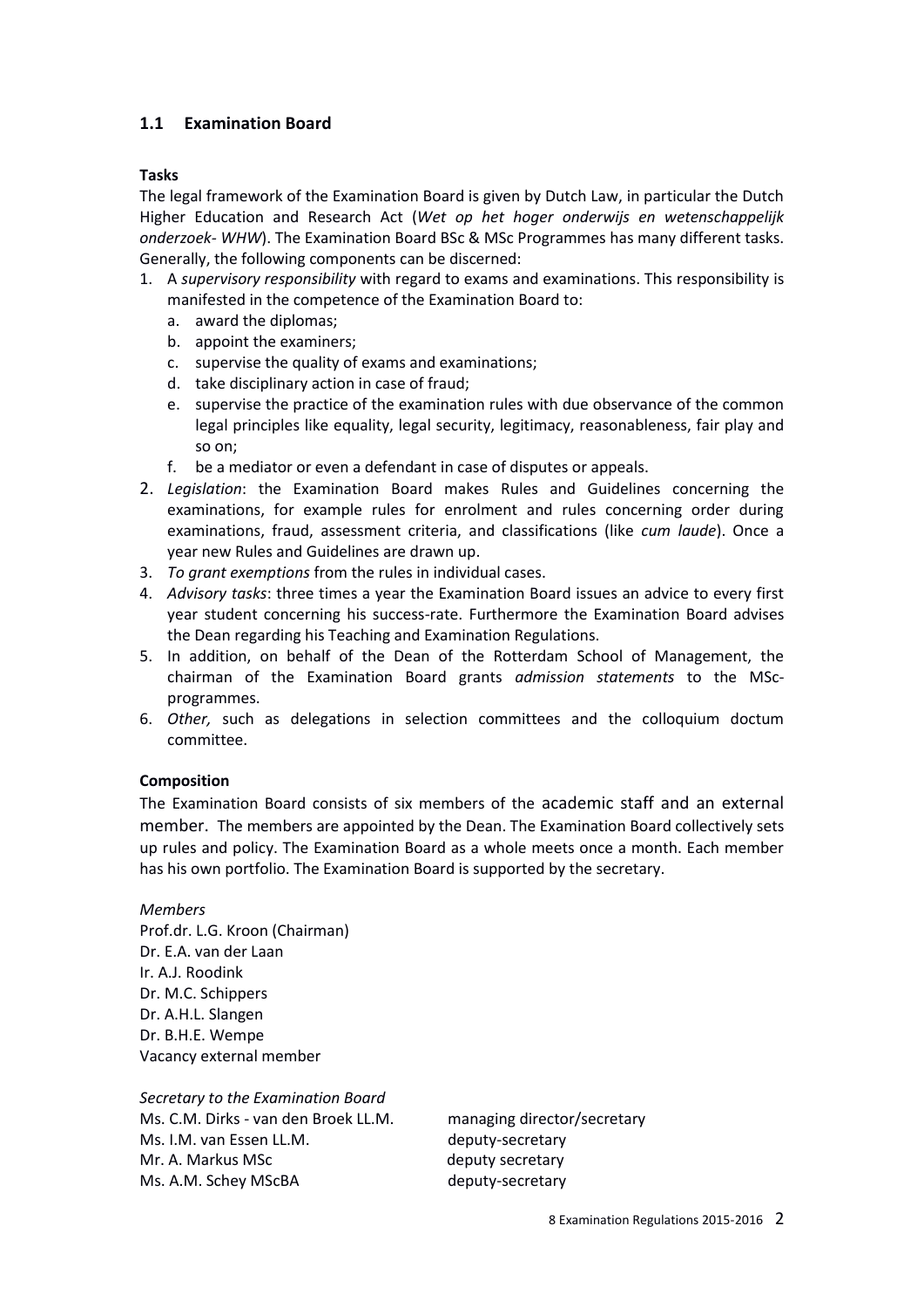#### **Administration**

Ms. D.M. Schonis team leader Ms. G.M. den Bakker assistant Ms. drs. I.T.T. Przewozna assistant Vacancy

#### **Contact**

Mandeville Building, Room T5-41 Tel. 010-4081895/88731 E-mai[l eb@rsm.nl](mailto:eb@rsm.nl)

#### **Requests and information**

Information concerning examinations can be found on the website of the Examination Board: [www.rsm.nl/examination-board.](http://www.rsm.nl/examination-board) Please consult these sites before contacting the Examination Board. You may first want to take a look in the [Frequently Asked Questions](http://www.rsm.nl/examination-board/frequently-asked-questions-faqs/)  [\(FAQ\) section](http://www.rsm.nl/examination-board/frequently-asked-questions-faqs/) to see whether you can find an answer to your question there.

Brief general questions can be asked by e-mail to [eb@rsm.nl](mailto:eb@rsm.nl) or by phone 010 4088731/1895 during opening hours  $(09.00 - 12.30$  hrs.).

Official requests (e.g. requesting extension of grade validity) must be submitted by the EB´s webportal[: https://request-eb.rsm.nl/](https://request-eb.rsm.nl/).

When submitting the request, please include all relevant documentation. Be explicit in addressing the Examination Board. When a course is involved, mention the course's title, the teacher responsible, and the course's code. When a test or examination is involved, mention the course's title and code, the teacher, and the date. Once again, being explicit and clear in your request helps handling it expediently. Finally, always provide motivation as to why the request is submitted and as to why the request should be granted.

In the event that you are asked to hand in a (certified copy of a) certificate, transcript or diploma, you still have to send/show this document in its original form to the Examination Board for verification. These kind of documents will not be accepted in a digital form.

Please take into account that it may take up to 4 weeks before you receive a reply from the Examination Board.

#### **Postal address**

Rotterdam School of Management, Erasmus University Examination Board BSc & MSc Programmes, Mandeville Building T5-41 PO Box 1738 3000 DR Rotterdam The Netherlands

### **Visiting address**

Secretariat Examination Board Mandeville Building , room T5-41 Burgemeester Oudlaan 50 3062 PA Rotterdam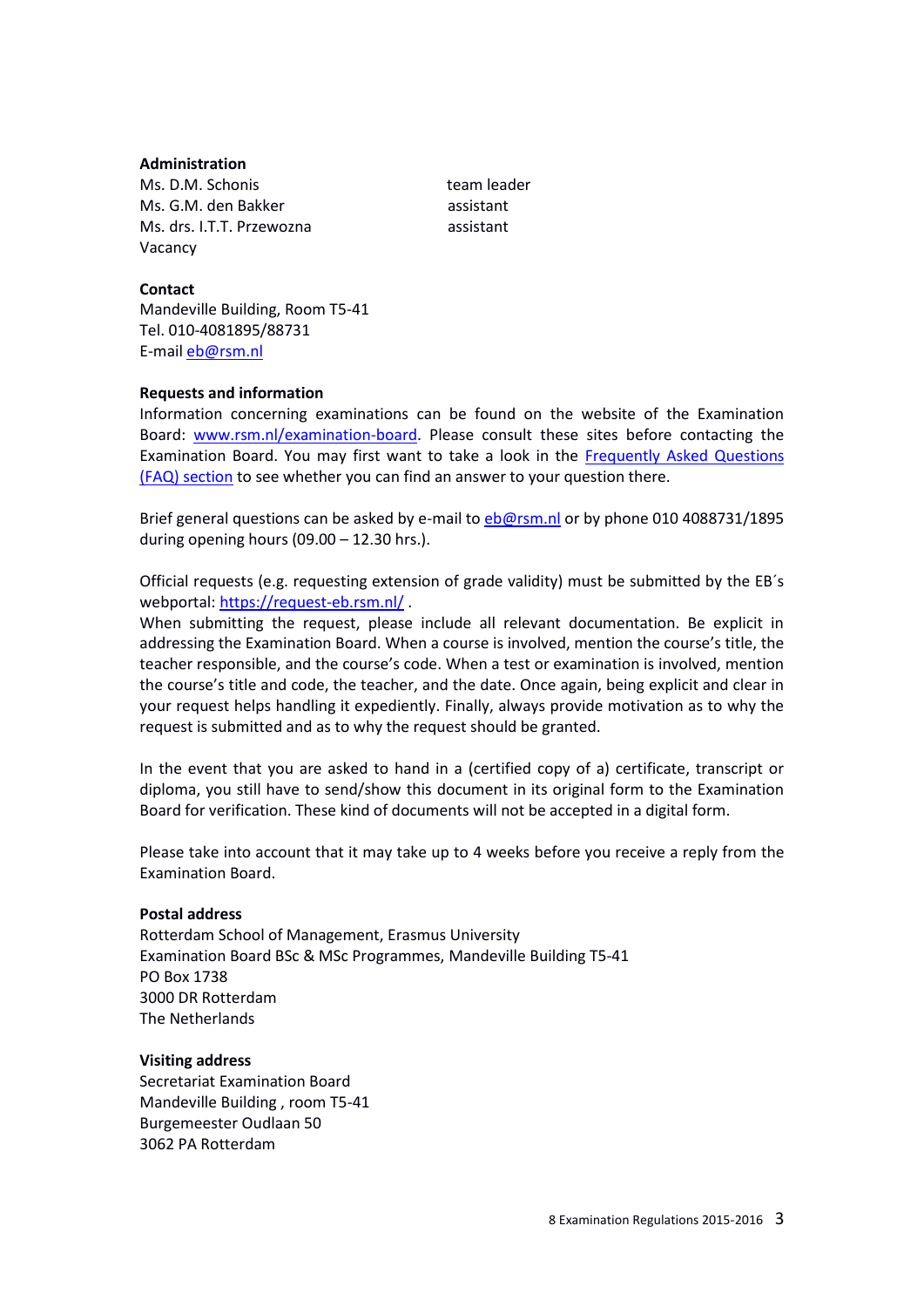### **1.2 Appeals procedure**

A student who objects to a decision of an examiner (e.g. assessments) or the Examination Board may lodge an appeal with the Examination Appeals Board (in Dutch College van Beroep voor de Examens (*CBE*)) of Erasmus University Rotterdam. In urgent cases, the chair of the *CBE* can be requested to make provisions.

Only an interested party, that is a person whose interest is directly involved in a decision, can lodge the appeal. The appeal has to be lodged within six weeks of the announcement of the disputed decision. If the appeal concerns a decision that was not made on time, it must be submitted within a reasonable period of time.

The appeal should be submitted in writing to the *CBE*-*EUR*, for the attention of the Secretary of this Board or it can be submitted online by the EUR Legal Protection Facility. For further information check [http://www.eur.nl/english/essc/legal\\_position/objections\\_and\\_appeals/](http://www.eur.nl/english/essc/legal_position/objections_and_appeals/) or the Student Information Leaflet "Submitting an appeal with the Examinations Appeals Board" (available at the ESSC (Hall E-Building).

You can also visit the website of the *CBE-EUR* <http://www.eur.nl/abd/jz/cbe/> (in Dutch), where you can find the CBE's rulings on various disputes.

Before the *CBE*-*EUR* deals with the appeal, there is a settlement phase, in which the Examination Board concerned attempts to settle the lawsuit amicably (= formal amicable settlement attempt).

The *CBE*-*EUR* assumes that the complainant him/herself will first have made contact with the examiner concerned or with the Examination Board, in order to try to reach agreement (=material amicable settlement attempt). Account should be taken of the fact that meanwhile the period of six weeks for lodging an appeal with the *CBE*-*EUR* continues to run. In view of this, a provisional appeal can be lodged for the interim.

If the settlement attempt fails, parties will be invited to a sitting of the Examination Appeals Board. The sitting is in Dutch. Foreign students are recommended to take an interpreter with them to the sitting.

If a student disagrees with the decision of the *CBE-EUR* regarding their objection, they can submit an appeal to the Higher Education Appeals Tribunal in The Hague within six weeks of the decision.

#### **Further information**

For further information check

[www.eur.nl/english/essc/legal\\_position/objections\\_and\\_appeals.](http://www.eur.nl/english/essc/legal_position/objections_and_appeals)

You can also visit the website of the [Examination Appeals Board](http://www.eur.nl/english/essc/legal_position/appeal_examinations_board/) , where you can find the CBE's rulings on various disputes.

Further information about the procedure can also be obtained from the Secretary of the *CBE-EUR*, mr.drs. W.A. Kleinjan, room ET-40, tel. 010 – 408 1127/408 2233 or e-mail to [cbe@eur.nl.](mailto:cbe@eur.nl)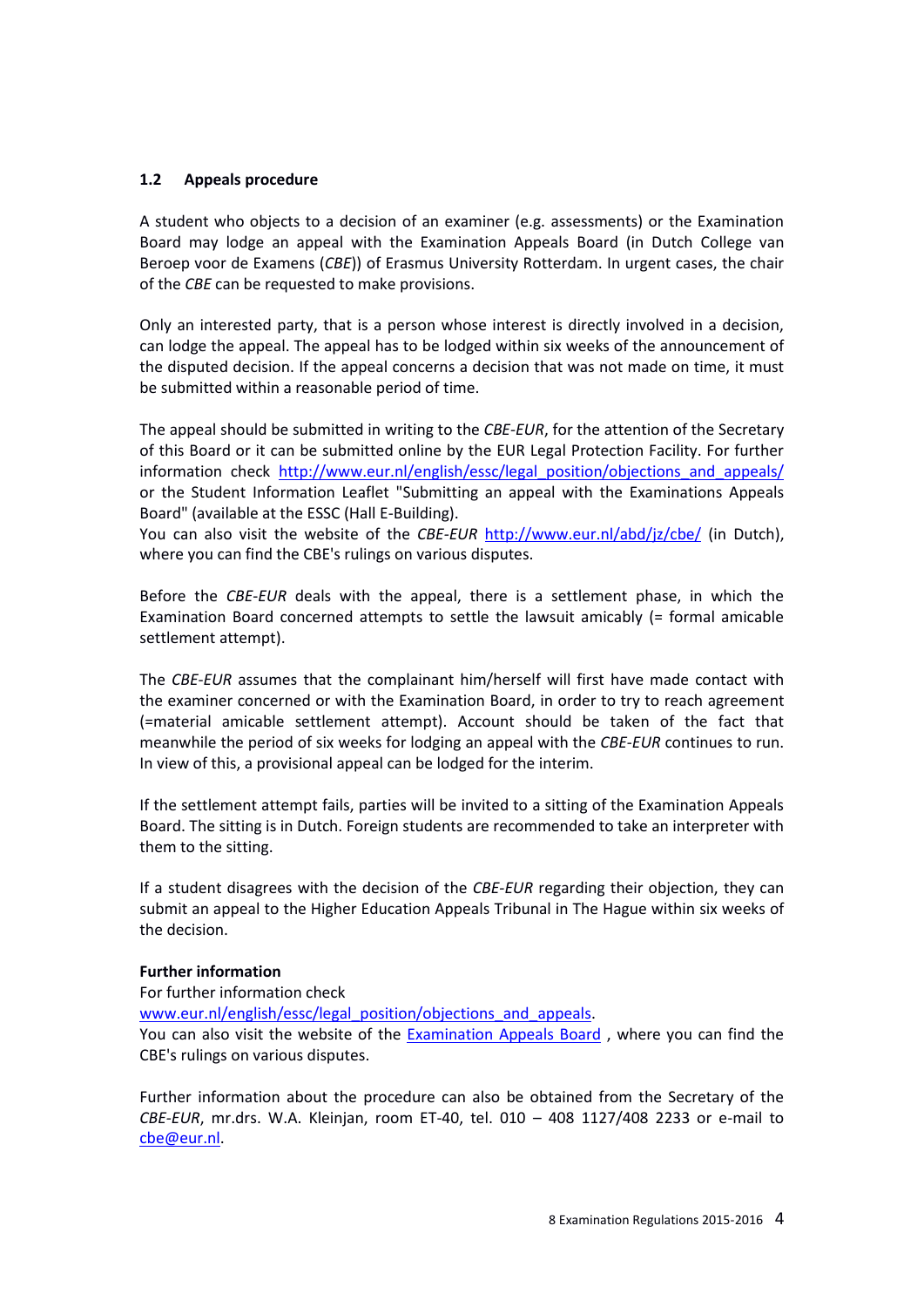# **1.3 Teaching and Examination Regulations of the Research Master in Business and Management (ERIM research master)**

# **Section 1 – General**

# **Article 1.1 – applicability of the regulations**

These regulations are applicable to the curriculum and examinations of the two-year master's degree programme Research Master in Business and Management (ERIM Research Master), hereinafter referred to as the programme. The programme is provided by the Erasmus Research Institute of Management (ERIM) hereinafter referred to as ERIM. ERIM is a joint venture of the Rotterdam School of Management (RSM) and the Erasmus School of Economics (ESE)/Faculteit der Economische Wetenschappen, hereinafter referred to as the Schools.

# **Article 1.2 – aims of the programme**

The programme offers a thorough training in methodology, methods and techniques used in contemporary research in management, combined with an extensive training in one of the chosen fields of expertise within the broader field of management. The programme aims to:

- provide specialised knowledge, skills and insights within one of the fields of business and management,
- provide training in methodology, methods and techniques used in contemporary research in management,
- prepare the student for research-oriented positions in large corporations or institutions,
- prepare the student for a PhD programme in one of the fields of business and management.

Graduates from the programme should be able to independently set up and carry out scientific research projects in one of the fields in management. In cooperation with senior faculty, graduating students should be able to write a research thesis that is potentially publishable in one of the international refereed journals in the field.

#### **Article 1.3 – definitions**

In the regulations, the following words shall have the following meanings:

- a. the law: the Dutch Higher Education and Research Act (*Wet op het hoger onderwijs en wetenschappelijk onderzoek* - *WHW*);
- b. regulations and guidelines: the regulations, guidelines and instructions of the Examination Board as referred to in Article 7.12b of the law;
- c. exam: the total assessment of the performance of the student for separate examination parts of the Master programme, as referred to in Article 7.10 of the law; the aforesaid examination parts together constitute an investigation into the knowledge, insight and skills of the student;
- d. examination part: a study unit of the programme, within the meaning of the law;
- e. ects: abbreviation of "European Credit Transfer System". One ects represents 28 hours of study;
- f. examination: a written, oral or other investigation, including practicals, or a combination of these, into the insight, knowledge and skills of the student, and the assessment of the results of that investigation;
- g. practical: a practical exercise, as referred to in Article 7.13 of the law, in one of the following forms:
	- writing a thesis,
	- writing a paper,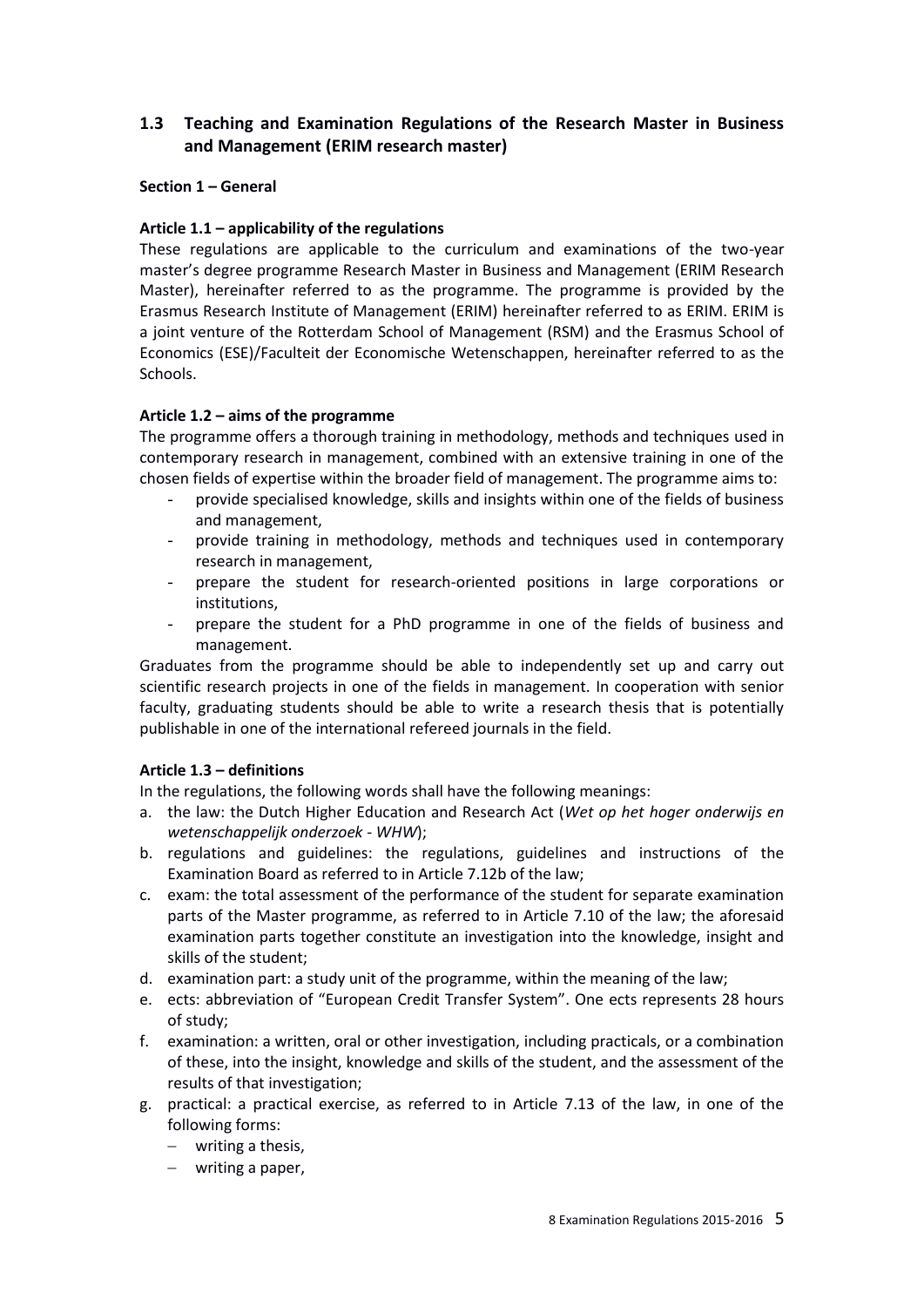- $-$  carrying out a research assignment,
- carrying out a practical assignment,
- $-$  taking part in a study visit,
- taking part in another study activity aimed at the attainment of certain skills;
- h. student: a person who is enrolled at the university in order to pursue the study course and/or to take the exams and examinations of the programme; for the further application of these regulations, this word also means an enrolled 'extraneus';
- i. Examination Board: the board referred to in Article 7.12 of the law for supervising the examinations and organisation and coordination of the examinations of the programme;
- j. academic year: the academic year runs from 1 September to the following 31 August (inclusive);
- k. Academic Director / Director Doctoral Programme: the person who is responsible for the general management of the programme;
- l. Scientific Director ERIM: the person who is responsible for the general management of ERIM;
- m. dean: the dean of the Rotterdam School of Management (RSM) (administratively responsible faculty);
- n. the Schools: the Rotterdam School of Management (RSM) and the Erasmus School of Economics (ESE), of the Erasmus University Rotterdam;
- o. academic personnel: fellows and members of ERIM or equivalent.

#### **Article 1.4 – degree**

- 1. The one who has successfully passed all the examination parts of the programme will obtain the degree of Master of Science (MSc) in Research Master in Business and Management.
- 2. The obtained degree will be written down on the Master´s degree certificate.

#### **Article 1.5 – programme language**

The programme language – teaching and examinations – is English.

#### **Article 1.6 – compulsory educational activities**

- 1. Teaching of the programme in principle takes place on a small-scale basis to enable students to obtain knowledge, skills and attitudes in the best possible way. The basic assumption, therefore, is that the students take part in all activities.
- 2. If students are prevented from participating in certain educational activities due to special circumstances, they should report this to the instructor concerned in advance. In such cases, without prejudice to the regulations that apply to giving and assessing examinations of particular subjects, instructors may assign alternative activities.

#### **Section 2 – Composition of the Master programme**

#### **Article 2.1 – full-time / part-time**

Within the scope of the law, the programme is only offered full-time.

#### **Article 2.2 – study load of the programme**

- 1 The programme has a study load of 120 ects
- 2 The total study load consists of 60 ects in the first year and 60 ects in the second year.
- 3 The study load is expressed in whole ects.

#### **Article 2.3 – composition of the programme**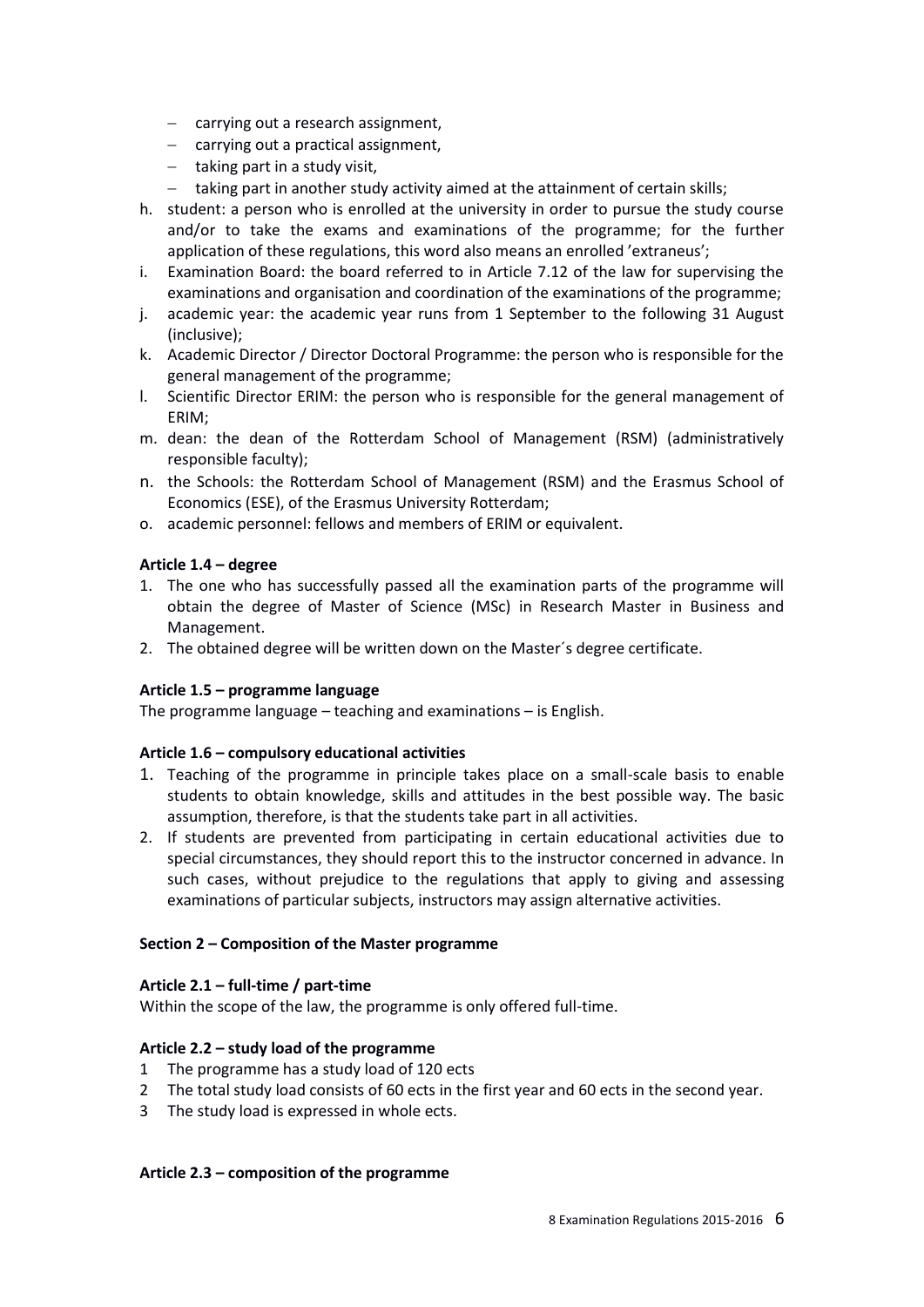1 The exam of the programme is as follows:

| <b>Examination parts:</b>                                            | <b>ECTS</b>    |
|----------------------------------------------------------------------|----------------|
| <b>First Year</b>                                                    |                |
| <b>Foundation courses</b>                                            |                |
| <b>Behavioural Foundations</b>                                       | 3              |
| <b>Economic Foundations</b>                                          | 3              |
| <b>Management Foundations</b>                                        | 3              |
|                                                                      |                |
| Methodology courses                                                  |                |
| Students follow at least 20 ECTS of the methodology courses below    |                |
| (depending on their specialisation):                                 |                |
| Philosophy of Science                                                | 5              |
| Research Methodology and Measurement                                 | 5              |
| <b>Statistical Methods</b>                                           | 6              |
| <b>Qualitative Methods</b>                                           | 5              |
| <b>Applied Econometrics</b>                                          | 5              |
| <b>Stochastic Models and Optimisation</b>                            | 4              |
| <b>Mathematics and Statistics</b>                                    | 4              |
| Programming                                                          | 4              |
| Microeconomics                                                       | 5              |
|                                                                      |                |
| <b>Specialisation courses</b>                                        |                |
| One or more examination parts with a total minimum amount of 20 ECTS | 20             |
|                                                                      |                |
| Seminars and Skill courses                                           |                |
| <b>English Course</b>                                                | 4              |
| <b>Presentation Skills</b>                                           | 2              |
| <b>Publishing Strategy</b>                                           | 1              |
| <b>Research Seminars</b>                                             | $\overline{2}$ |
| Scientific Integrity                                                 | 1              |
|                                                                      |                |
| <b>Second Year</b>                                                   |                |
| Advanced methodology courses                                         |                |
| One or more examination parts with a total minimum amount of 10 ECTS | 10             |
|                                                                      |                |
| Advanced specialisation courses,                                     |                |
| One or more examination parts with a total minimum amount of 10 ECTS | 10             |
|                                                                      |                |
| <b>Advanced electives</b>                                            |                |
| One or more examination parts with a total minimum amount of 10 ECTS | 10             |
|                                                                      |                |
| <b>Master Thesis Proposal</b>                                        | 5              |
|                                                                      | 25             |
| <b>Master Thesis</b>                                                 |                |

Students may choose one of the following specialisations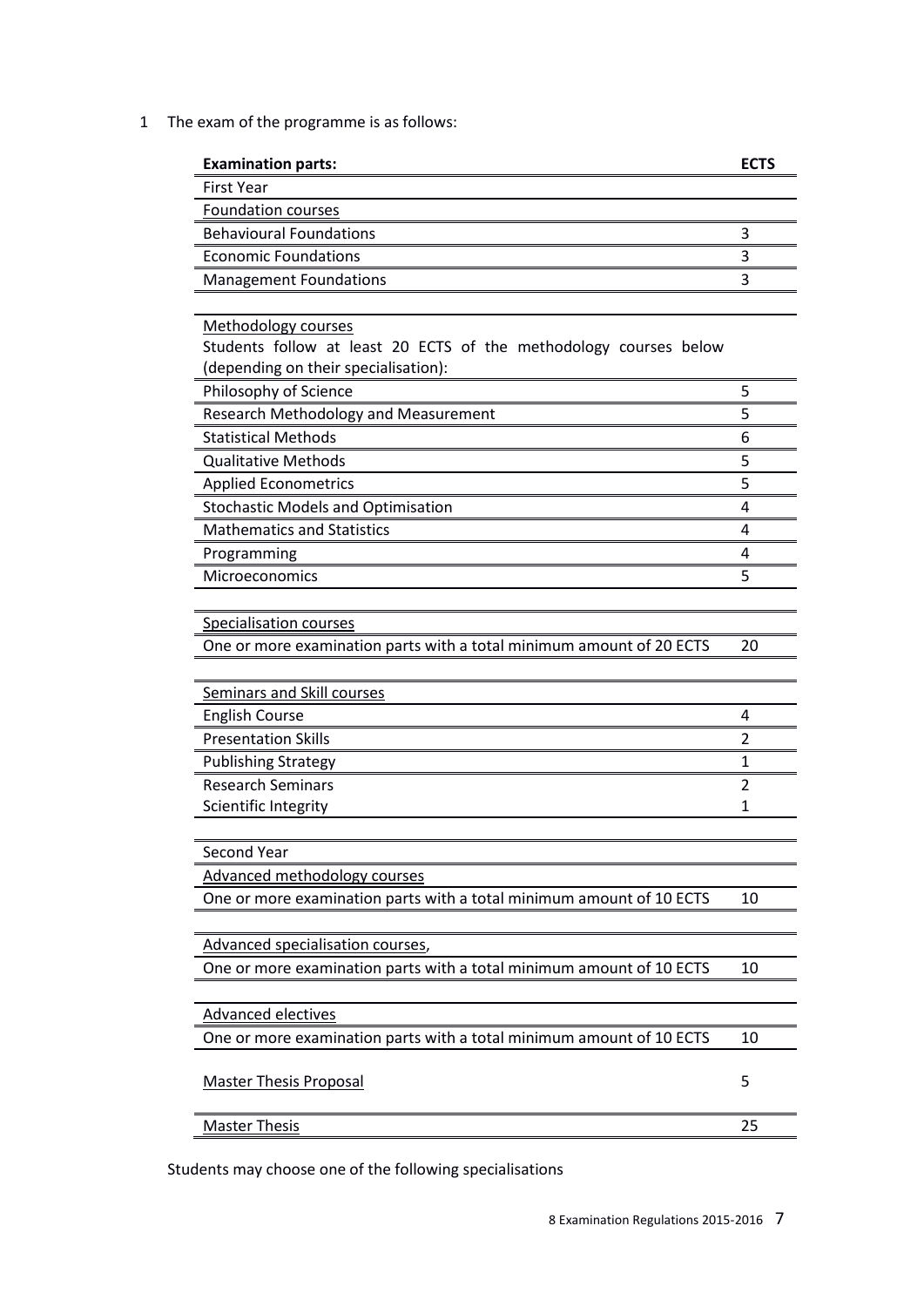- Business Processes, Logistics and Information Systems (LIS)
- Organisation (ORG)
- Marketing (MKT)
- Finance & Accounting (F&A)
- Strategy and Entrepreneurship (STR)
- 2. The further descriptions of the examination parts referred to in paragraph 1 including obligatory practicals, as stated in the most recent version of the Research Master in Business and Management Study Guide, constitute an integral part of these Teaching and Examination Regulations, without prejudice to the other provisions set out in these regulations.
- 3. Each year the Academic Director will provide a list of approved courses. Students may choose the advanced methodology courses, advanced specialisation courses and advanced electives from this list.
- 4. Students may also choose courses not included in the list as mentioned in paragraph 3 which are taught at other Master programmes at Erasmus University Rotterdam, Master programmes offered by other universities in the Netherlands or abroad, or from courses offered by academic networks and institutions, after approval by the Academic Director of the programme and the Examination Board. Written approval by the Examination Board is required before the start of the course.
- 5. The Examination Board has the right to assign credits (ects) to courses taken outside the programme, irrespective of the credits or study hours assigned to these courses in any other programme.

# **Article 2.4 – exemption from obligatory practicals**

In exceptional cases, the Examination Board can grant exemption from the obligation to take part in practicals. In that case, the Examination Board can decide that the practicals should be carried out in another way, to be determined by the Examination Board.

#### **Article 2.5 – exemption from examination parts**

In principal, no exemptions from examination parts will be granted.

# **Article 2.6 – permission to proceed to the second year**

Every year, no later than the  $31<sup>st</sup>$  of August, the Examination Board determines whether a first-year student will be allowed to the second year. A minimum requirement is that the student has successfully completed 45 ECTS.

### **Section 3 – Admission**

#### **Article 3.1 – admission statement**

With due observance of the regulations by law concerning admission and enrolment, eligible for admission to the programme is the one who has acquired the admission statement given by the Examination Board on behalf of the Board of the Erasmus University Rotterdam.

#### **Article 3.2 – admissions board**

In order to determine eligibility for admission to the programme, the Admissions Board advises the Examination Board.

The committee is comprised of:

- The Academic Director, who is also the chair;
- At least one member appointed from the other ERIM fellows and members.

The Scientific Director ERIM appoints the committee member(s).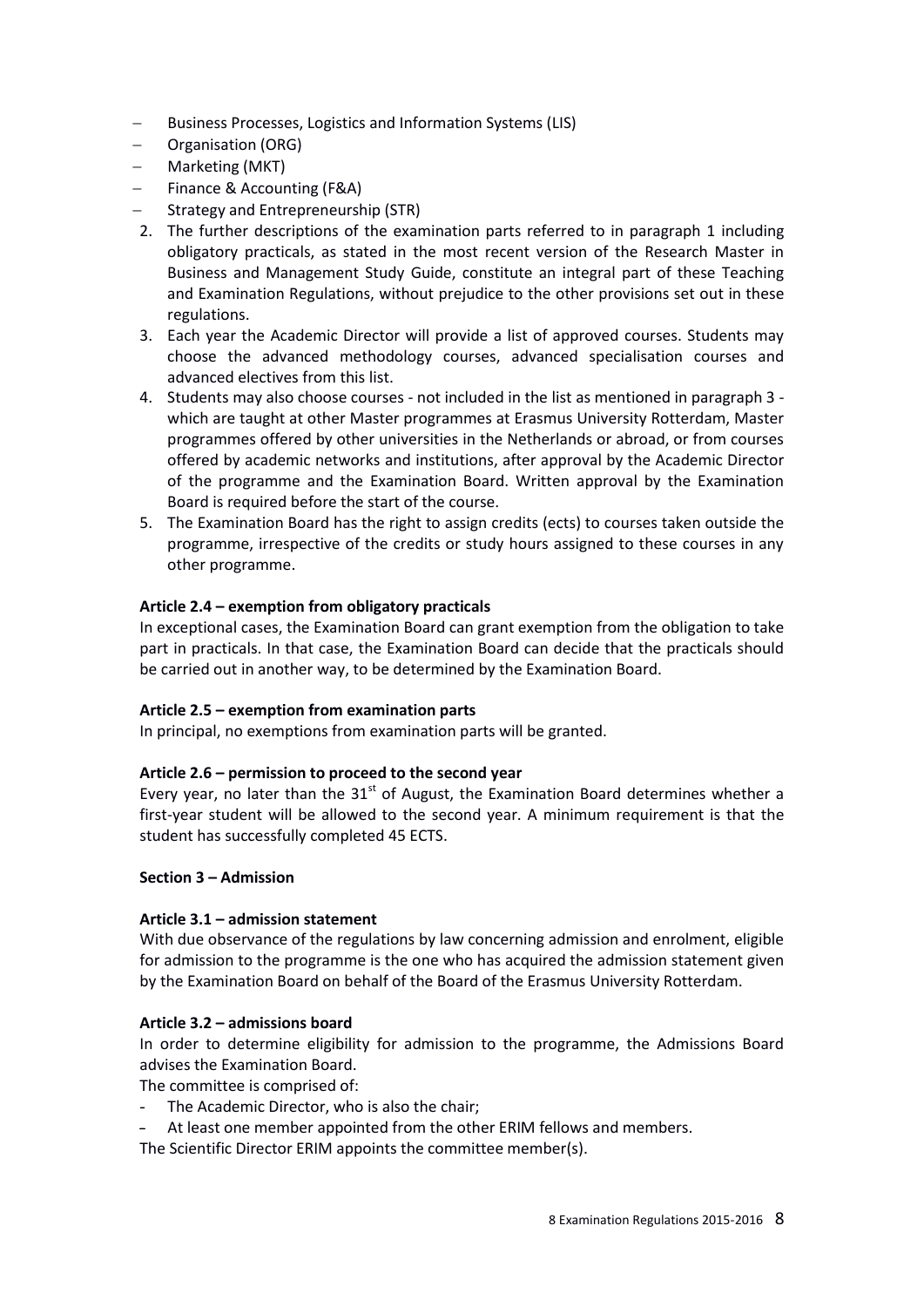### **Article 3.3 –selection**

A selection process is part of the admission procedure, and is aimed at selecting students who show potential for high academic performance. The Admissions Board will carefully consider and evaluate test grades, knowledge, insights and skills of the applicant. The committee may request experts within or outside the university to assess the applicant's knowledge, insights and skills in particular areas, in addition to a review of tests, written documents of qualifications gained.

In order to determine eligibility for admission, the Admissions Board will check whether the applicant fulfils or will fulfil the requirements, listed in Article 3.4, before the established deadline date. In its evaluation the committee will consider the applicant's motivation and ambition with respect to the programme of study in question, as well as the applicant's command of the language in which the programme is given.

Other admission criteria being equal, preference is given to candidates who show capacity for higher academic performance.

# **Article 3.4 – requirements**

Applicants should fulfil the next requirements:

- a. have at least a university Bachelor's diploma in a field related to management (preferably business administration, economics, econometrics, psychology or engineering).
- b. a minimum score of 85% in either the GMAT (Graduate Management Admission Test) or GRE test (Graduate Record Examinations). Scores that are more than five years old are not valid and will not be considered.
- c. For non-native English speakers, a TOEFL score of at least 100 on the internet based test or 600 on the paper based test is required. For IELTS a minimum score of 7.5 is required. The language test results should not be older than two years.
- d. Attach letters of recommendation supporting their capability and aspirations, CV and interview with the Doctoral Admissions Committee.

# **Article 3.5 – admission to the second year**

- 1. Applicants that have a master's degree in a field related to management may be admitted by the Examination Board to the second year of the programme. In addition to satisfying the above criteria, applicants should also
	- a. show course results for the master programme in the top two deciles of their cohort, and
	- b. provide the Admissions Board with a detailed motivation letter.
- 2. Entrance in the second year will only be allowed if it can be convincingly argued that the student, by the end of the second year, will be able to achieve the same level of education and training as students who started in the first year.
- 3. As an exception to paragraph 1, students holding a master's degree that are allowed to enter in year 2 of the programme, according to Articles 3.3 and 3.4, will be exempted from a subset of the exam components, with a maximum of 60 ects.
- 4. The Examination Board will determine the exemptions referred to in paragraph 2 after evaluating the components of the previous master programme of the student.

# **Article 3.6 – tuition fee waiver**

1. The dean of the faculty can grant up to a maximum of 25% of the intake of students with the nationality of a country from outside the European Economic Area (EER) a tuition fee waiver as specified in Article 1a of the Regulation for Institutional fees for tuition and examinations for the Academic year 2015-2016 (Regeling Instellingstarieven voor Collegegeld en examengeld voor het studiejaar 2015-2016). By granting the waiver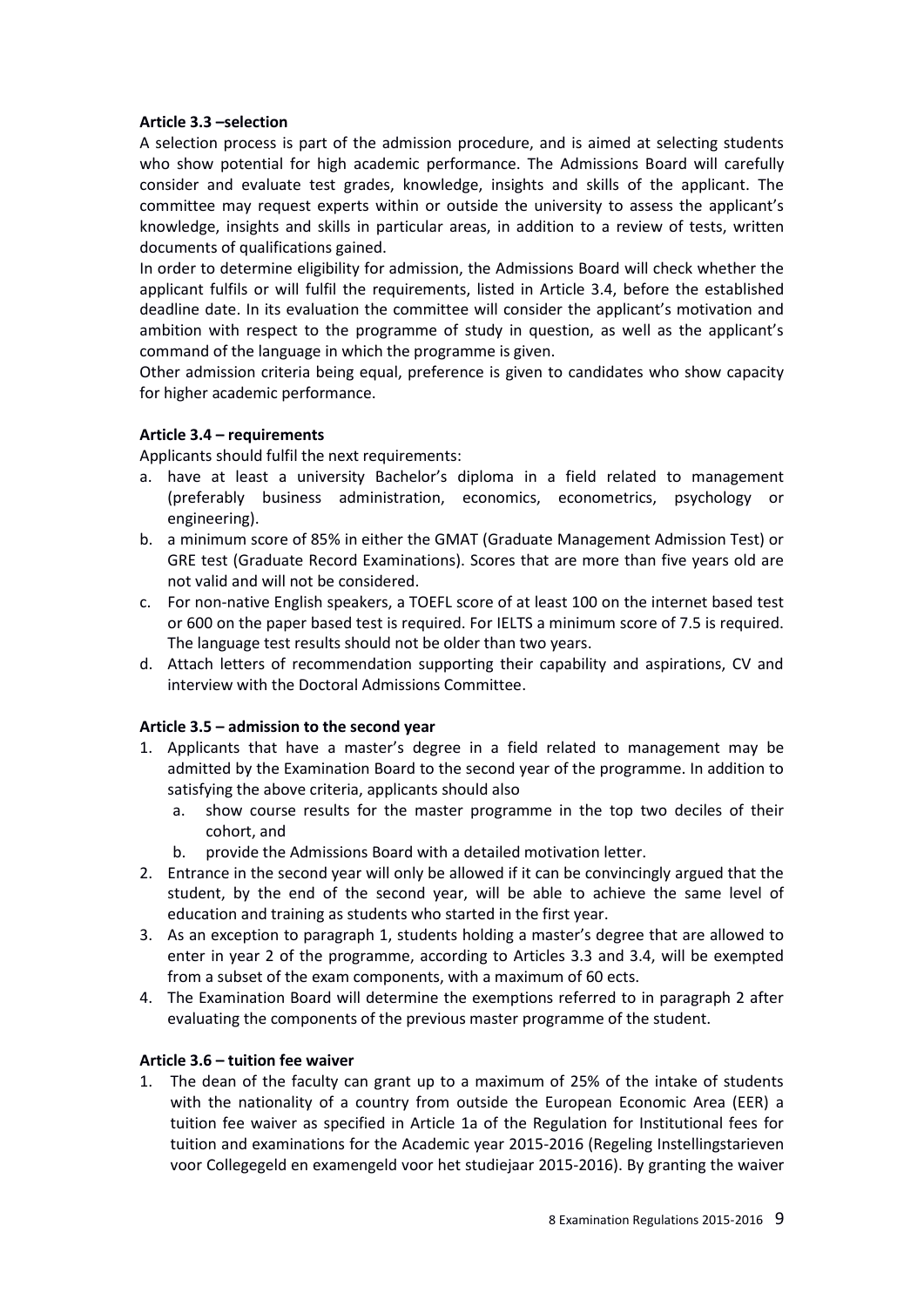the tuition fee for the student will be reduced to the level of a student with the nationality of an EER country.

- 2. The dean grants a waiver only to students who have a formal proof of admission and have shown their outstanding scientific talent through excellent results in their previous education and meet the requirements as specified in article 3.4.
- 3. The student needs to submit a written request for granting a tuition fee waiver to the Admissions Board before his/her registration to the Master programme.
- 4. The decision about the request of the student will be announced to the student in writing and can be appealed against. Both, the decision about granting a tuition fee waiver as well as the proof of admission need to be provided by the students at the time of registration for the Master programme.

#### **Section 4 – Taking Examinations**

#### **Article 4.1 – time periods and frequency of examinations; examination schedule; reexaminations and extra opportunities to take examinations**

- 1 The opportunity to take written examinations belonging to the examination parts referred to in Article 2.3 is given twice per academic year.
- 2 In derogation from the provisions set out in paragraph 1, the opportunity to take a written examination belonging to an examination part for which the instruction is the last to be taught in a specific academic year, is given twice more in the subsequent academic year, with the exception of electives.
- 3 Examinations that are taken in a way other than written can be taken at least once per year.
- 4 The student has a free choice in the number of times that he/she wishes to take a written examination. The result for the examination is established on the last test result obtained. If the material to be studied for a course has changed, the subsequent examinations will reflect the new material.
- 5 Without prejudice to applicable regulations regarding a period free of examinations, and with due observance of the other provisions set out in these regulations, and of the Regulations and Guidelines established by the Examination Board, the Academic Director establishes an examination schedule before the start of the academic year. In the event of urgent exceptional circumstances, the Academic Director can change the examination schedule during the academic year, provided that the change is announced in good time, and no later than the start of the enrolment period of the examination period concerned, via Erasmus Magazine and Blackboard.
- 6 In exceptional cases the Examination Board can, at the request of the student, decide that an extra opportunity to take an examination will be offered, in derogation from the examination schedule.
- 7 If no indication is given in these regulations concerning how many times per academic year an examination can be taken, because that examination relates to an examination part that is not taught in the study programme, the provisions on this matter in the relevant Teaching and Examination Regulations are applicable, unless the Examination Board has made a decision in derogation from these, on the understanding that it must be possible to take the examination at least once per academic year.

#### **Article 4.2 – form of the examinations**

1 The examinations of the Master programme are taken in written and/or oral form and/or by means of practical exercise, unless the Examination Board has decided otherwise.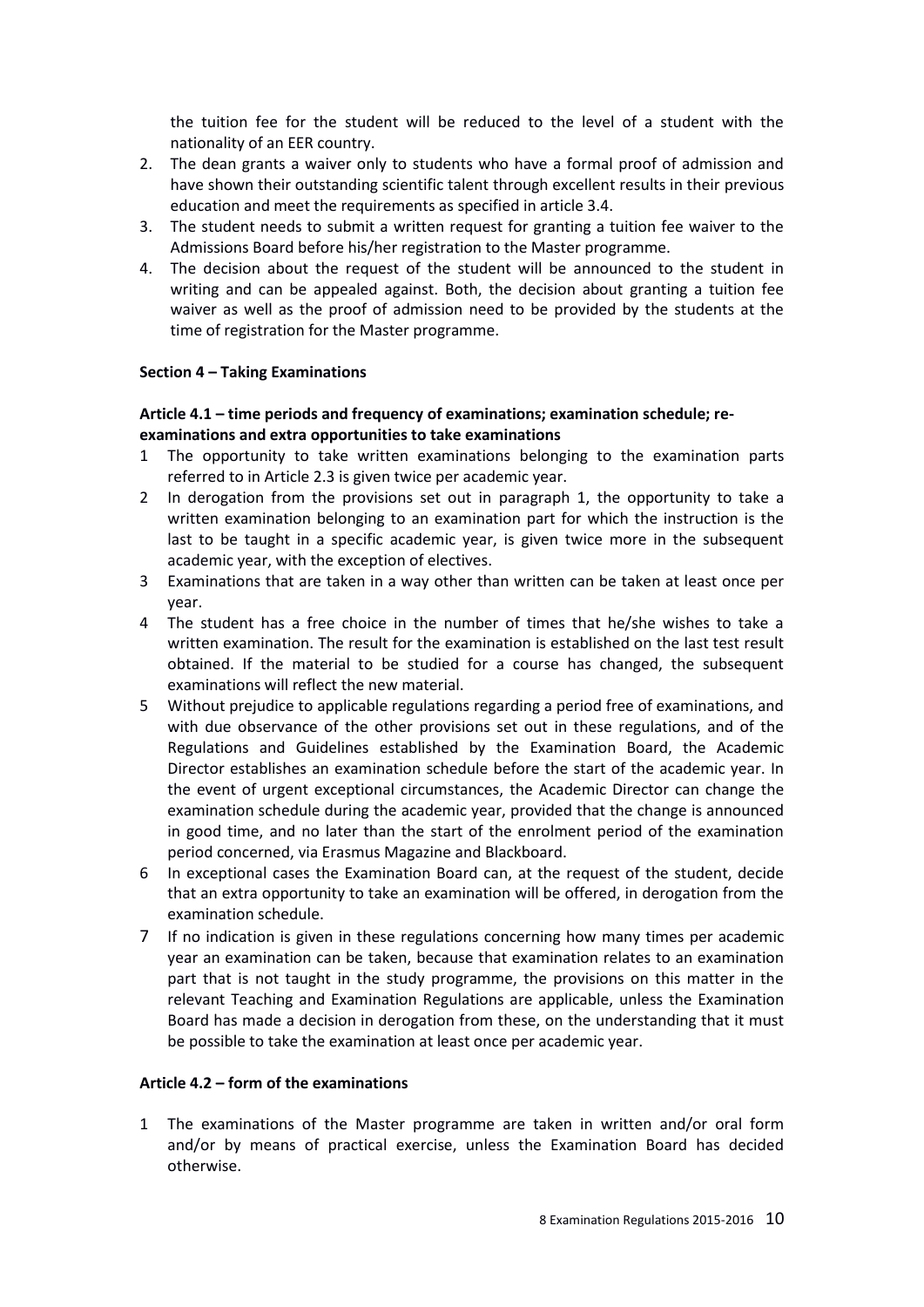- 2 If the Examination Board decides that the form as referred to in the foregoing paragraphs shall be different, it will announce this to the students no later than two months before the examination is to be held.
- 3 The elaborations in the form of the examinations as referred to in paragraph 1, stated in the most recent version of the study guide for the study programme, constitute an integral part of these Teaching and Examination Regulations, without prejudice to the other provisions set out in these regulations.
- 4 In exceptional cases the Examination Board may, at the request of the student, decide to permit derogations from the provisions set out in paragraph 1.
- 5 Physically or sensorially handicapped students are offered the opportunity to take the examinations in a manner adapted as far as possible to their individual handicap. The Board will, if necessary, obtain expert advice before making a decision.

# **Article 4.3 – oral examinations**

- 1 No more than one person will be given an oral examination at a time, unless the Examination Board has decided otherwise.
- 2 An oral examination is taken in public, unless in an exceptional case the Examination Board or the examiner concerned has decided otherwise, or the student has objected to this.

# **Section 5 – Result of Examinations**

# **Article 5.1 – determining, announcing and recording results of examinations; deadlines**

- 1 After an oral examination has been taken, the examiner determines the result immediately, and gives the student a written notification. The student hands this notification over to the Erasmus Student Service Centre (ESSC).
- 2 The examiner determines the result of a written examination as soon as possible, and no later than four weeks after the day on which it was taken. In the event of *force majeure*, the Examination Board can permit derogation from this deadline.
- 3 The Examination Administration (EA) checks compliance with the deadline mentioned in the previous paragraph, and in the event that it is likely to be exceeded, reports this in good time to the chairman of the Examination Board.
- 4 With regard to an examination that is to be taken in a manner other than oral or written, the Examination Board decides in advance in what way and within what period the student will be given a written notification of the result.
- 5 The examiner immediately reports the result to the Exam Section Business Research of the Student Administration Bureau, which then informs the student of this in writing.
- 6 The Exam Section Business Research of the Student Administration Bureau is responsible for recording the results of exams and examination parts. This Office also records what certificates have been presented to a student. No information about recorded data, with the exception of data about the certificates awarded, is given to anyone other than the student, the Examination Board, the directors of the study programme, the ERIM Board, the Board of the Erasmus University, the student advisor, the student counsellor and the Examination Appeals Board (*CBE*). With the permission of the student, there may be derogation from the provisions set out in the last sentence.
- 7 The involvement of the Exam Section Business Research of the Student Administration Bureau as referred to in the previous paragraphs is without prejudice to the provisions in this matter determined by the Board of the Erasmus University.
- 8 The written certificate concerning the result of an examination contains information about the way in which the student can lodge an appeal with the Examination Appeals Board (*CBE*).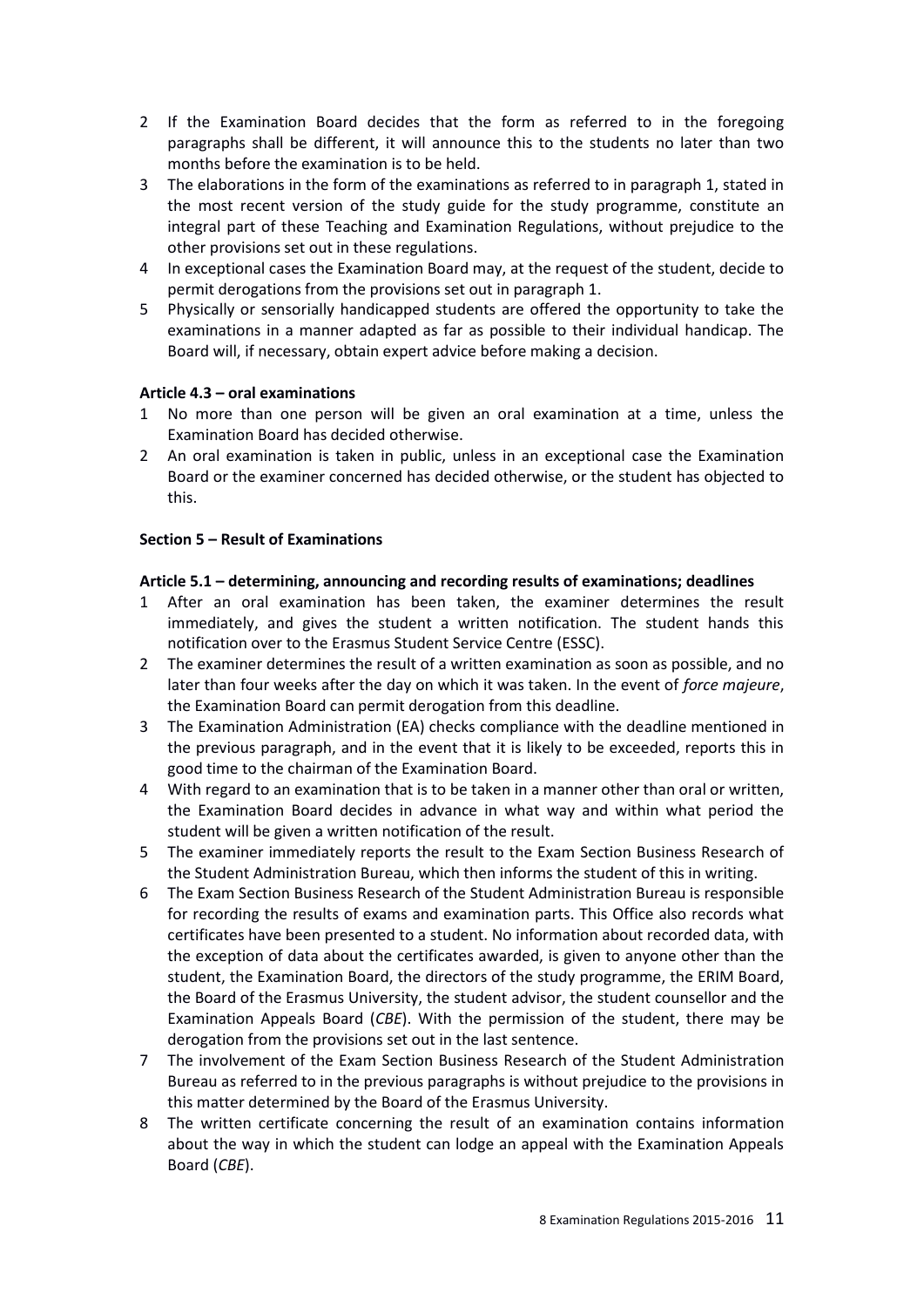#### **Article 5.2 – period of validity**

- 1 Unless otherwise mentioned, the term of validity for the examination parts passed is 30 months. This rule also applies to approved courses from other degree programmes. The Examination Board may extend the term of validity if, in its judgment, the knowledge, insights and skills relating to the examination component in question are not obsolete;
- 2 The Examination Board can impose, with respect to an examination part taken and passed more than thirty months previously, an additional or alternative examination, before the student is admitted to take the exam concerned.
- 3 If an examination part consists of more than one examination, the term of validity of the examination shall be limited to the academic year following the one in which the examinations are taken, unless the examiner determines otherwise.

#### **Article 5.3 – Feedback and perusal**

- 1 As soon as possible but no later than four weeks after the written test, the examiner will give generic feedback. The examiner will provide information about the content of the written test and the correct answers/answer models in an explanatory session or via another approved medium. This offers students the opportunity to review the questions and assignments of the exam concerned, along with the answer models and criteria for assessment. The examiner sets the date, time and procedure of the feedback. The feedback must be realistically managed and the use of appropriate media (such as BlackBoard) is allowed.
- 2 As soon as possible  $-$  or at the same feedback session  $-$  but no later than four weeks after the feedback, students will have the opportunity to peruse their own assessed exam. The examiner may determine that the perusal is only for students who registered for it and/or who have attended the feedback meeting. The examiner sets the date, time, location and procedure of the perusal.
- 3 In the event that a student can demonstrate that he/she was prevented from being present at the assigned location and time for the feedback or the perusal due to force majeure, at the request of the student an alternative opportunity will be offered, if possible within the term mentioned in paragraph 2.

#### **Article 5.4 - Archiving period of written examinations**

- 1. The assignments, answers and the assessment of the written examinations will be archived (in paper or electronic form) for two years after the assessment.
- 2. The Thesis and the assessment thereof will be archived (in paper or electronic form) for seven years after the assessment.

#### **Section 6 – Result of the Exam**

#### **Article 6.1 – the result of the exam**

- 1 After all the examination parts of the exam have been taken, the result of the exam is determined by the Examination Board.
- 2 In derogation from the provisions set out in paragraph 1, the Examination Board may, before determining the result of the exam, conduct an investigation itself into the knowledge of the student with regard to one or more examination parts of the study programme, if and insofar as the results of the examinations concerned give it cause to do so.
- 3 In derogation from the provisions set out in paragraph 1, the result of the exam will not be determined by the Examination Board for students who have not yet fulfilled all the requirements mentioned in article 3.4.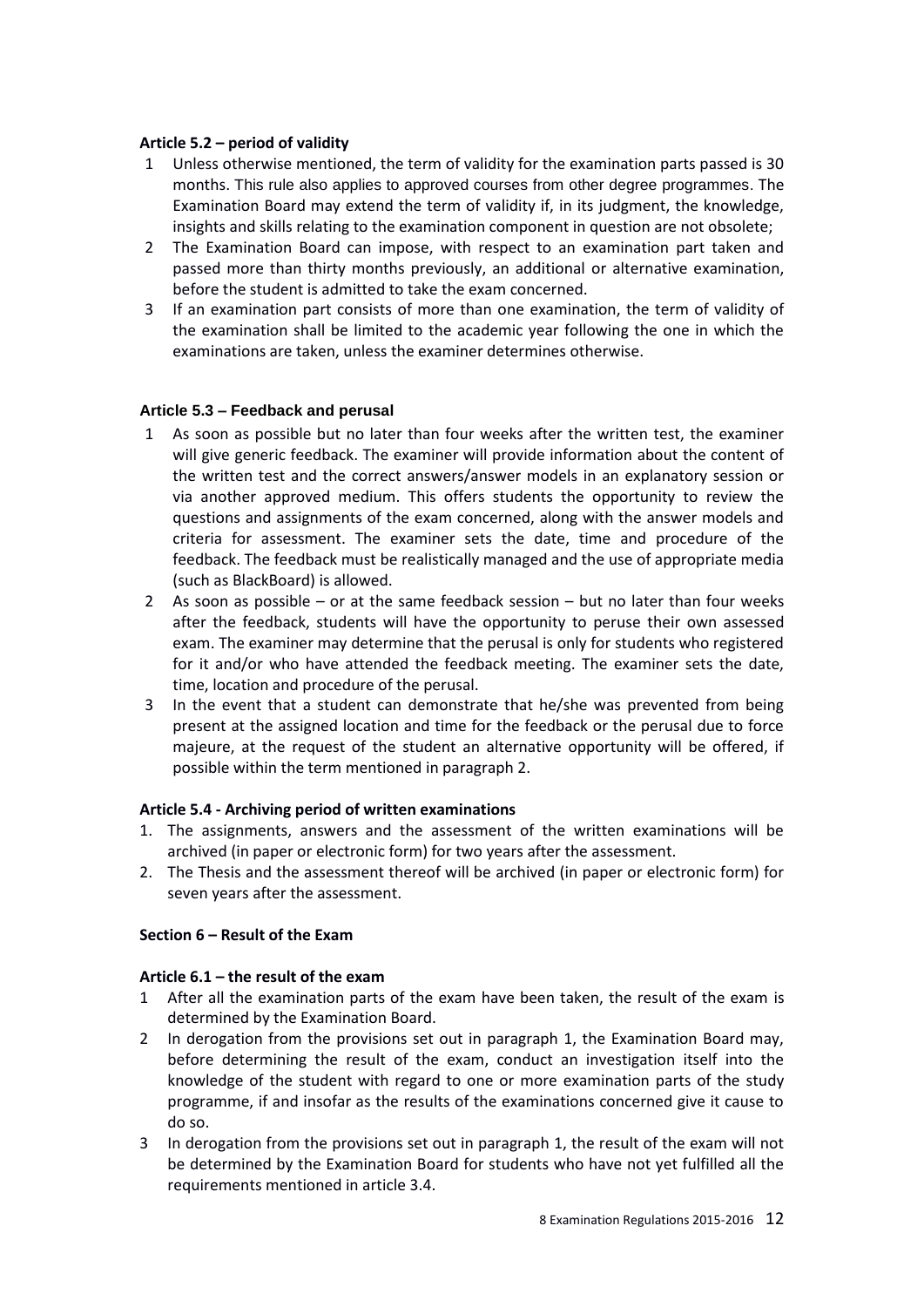#### **Section 7 – Final and Implementation Provisions**

#### **Article 7.1 - amendments changes**

- 1 Amendments to these regulations will be adopted by the dean through a separate decree.
- 2 No amendments will be made that are applicable to the current academic year, unless the interests of the students are, in reason, not thereby prejudiced.
- 3 Moreover, amendments must not influence, to the detriment of the students any other decision, which has been taken with respect to a student by the Examination Board by virtue of these regulations.

#### **Article 7.2 – Hardship clause**

In very exceptional individual circumstances, in which application of one or more of the provisions set out in these regulations leads to evidently unreasonable and/or unfair situations with regard to a student, a student can submit a request in writing, and with reasons, for derogation from the said provision(s) to the Examination Board. The Examination Board may, after consulting the relevant examiner(s) and the student advisor or student counsellor, derogate from the said provision(s) in favour of the student. A decision to reject the student's request will not be made by the Examination Board until the applicant has been given the opportunity to present his or her case, if this is requested.

#### **Article 7.3 – announcement**

The dean is responsible for an appropriate announcement of these regulations, of the Regulations and Guidelines established by the Examination Board, and of amendments to these documents.

#### **Article 7.4 – legal effect**

These regulations have legal effect from 1 September 2015.

Made by decree of the Dean of the Rotterdam School of Management (RSM)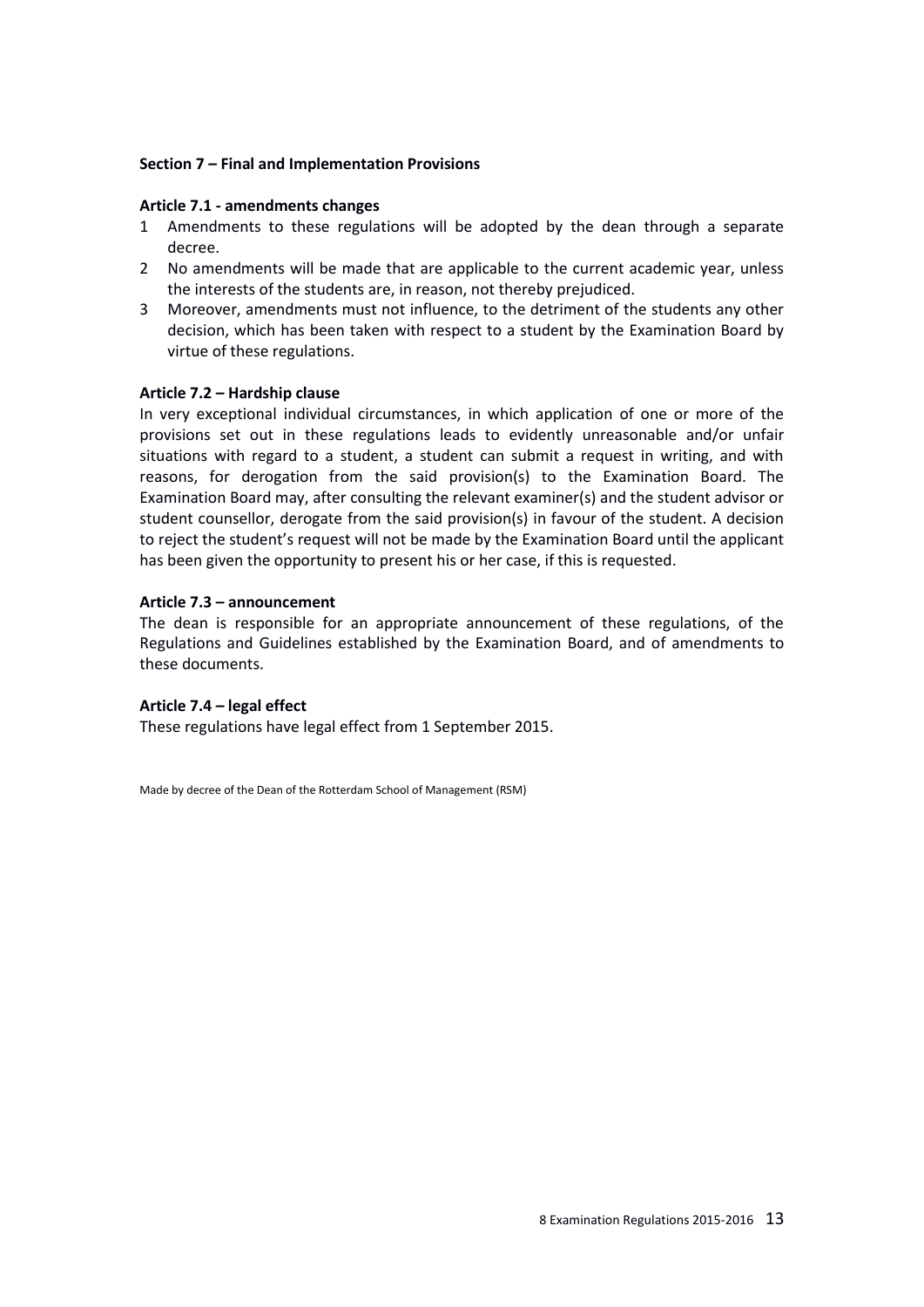# **1.4 Rules and Guidelines 2015 - 2016**

# **Section 1 – General**

# **Article 1.1 – applicability of the Regulations and Guidelines**

These Regulations and Guidelines are applicable to the examinations and the final exam of the two-year master's degree programme Research Master in Business and Management (ERIM research master), hereinafter referred to as the programme. The programme is provided by the Erasmus Research Institute of Management (ERIM) hereinafter referred to as ERIM. ERIM is a joint venture of Rotterdam School of Management (RSM) and the Erasmus School of Economics (ESE)/Faculteit der Economische Wetenschappen, hereinafter referred to as the Schools.

# **Article 1.2 – definitions**

- 1 Unless differently mentioned, in these Regulations and Guidelines, the same definitions will be used as formulated in the Teaching and Examination Regulations of the programme.
- 2 Fraud: the action or negligence of a student as a result of which it is impossible, entirely or in part, to form a correct judgement concerning his/her or someone else's knowledge, insight and skills;

# **Article 1.3 – day-to-day procedure of the Examination Board**

The Examination Board may assign portfolios to its members for taking care of daily procedure

# **Article 1.4 – the authority to examine**

- 1. For the purpose of conducting examinations and establishing the results thereof, the Examination Board appoints examiners.
- 2. As a default, the Examination Board authorizes the members of the academic staff to act as examiner for the courses that they instruct.
- 3. The Examination Board may revoke the appointment of examiner in case of non compliance with the rules of the Teaching and Examination Regulations, or the guidelines and instructions of the Examination Board.
- 4. The examiners provide the Examination the information requested.

# **Article 1.5 – the criteria**

In the decision-making process the Examination Board employs the following criteria as a guideline – and in case of contrariety of criteria weighs the importance of employing one against another –:

- $-$  the preservation of the quality and selection criteria of each examination;
- $-$  the efficiency criteria, for example, expressed in terms of aiming to limit loss of time (wherever possible) for students who make rapid progress with their studies when preparing for examinations
- motivating students to interrupt their studies as soon as possible in cases where it is very unlikely that they will pass their examinations;
- $-$  protecting students from trying to take on too large a study load;
- tolerance towards students who, through circumstances beyond their control, have encountered delays during their studies.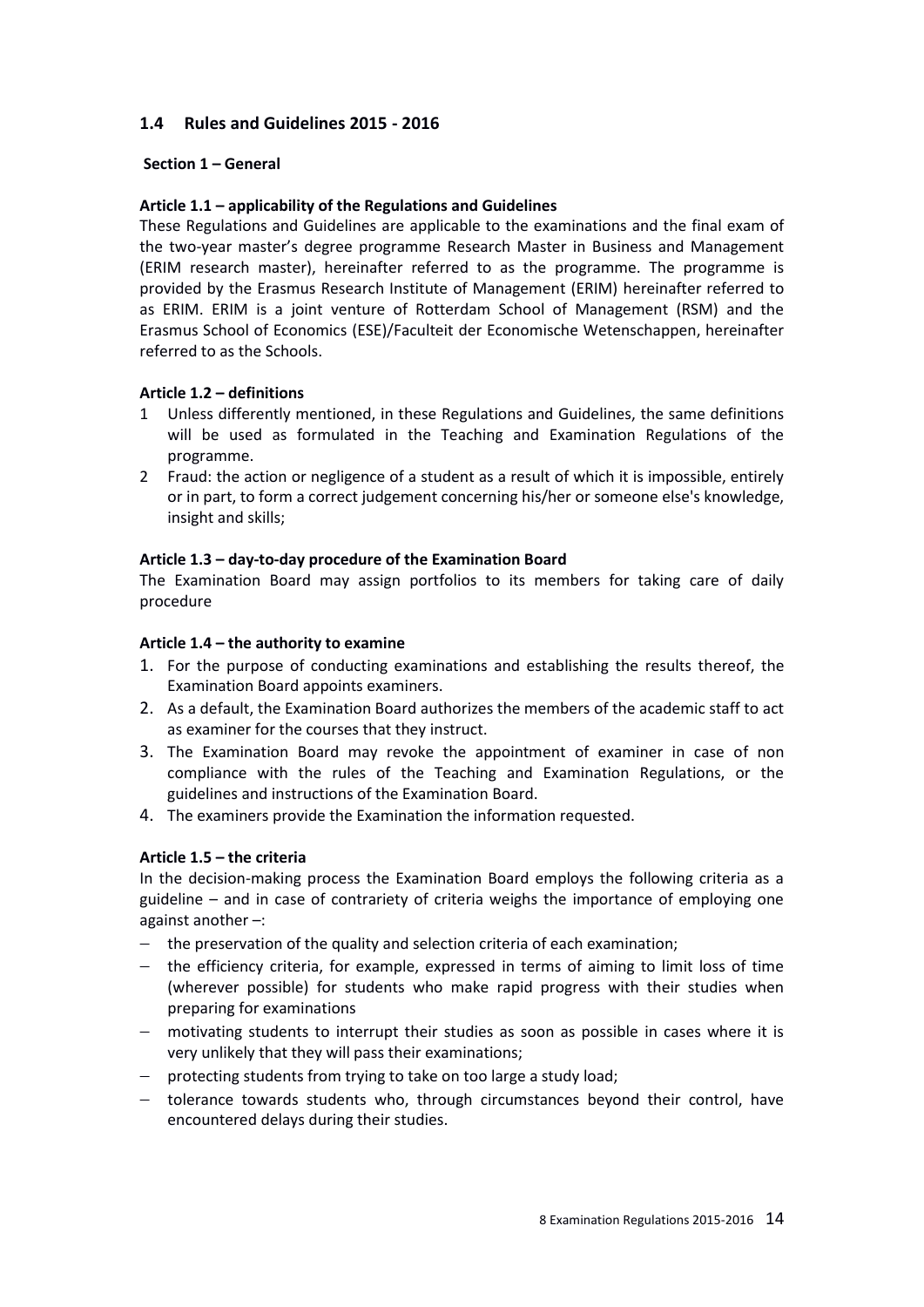### **Section 2 – Exemptions**

# **Article 2.1 – exemption from practical exercises**

- 1 A request for exemption from the obligation to take part in practical exercises, as referred to in Article 2.4 of the Teaching and Examination Regulations, should be submitted by the student in writing, with reasons and supported by documentation, to the Examination Board at least four weeks before the practical exercise for which exemption is requested is scheduled to begin. In exceptional cases, the Examination Board may permit derogation from the period stated in the last sentence.
- 2 The Examination Board makes a decision within four weeks of receiving the request. The student is informed immediately of the decision.

#### **Section 3 – Regulations concerning good course of things during examinations**

# **Article 3.1 – application for examinations**

- 1 A student who by virtue of his/her registration for the master is entitled to take final exams and examinations, should apply for them on time and correctly, in accordance with the provisions of or by virtue of these Regulations and Guidelines. The application term has been established per examination period in the examination schedule, as referred to in article 4.1 of the Teaching and Examination Regulations of the master.
- 2 In any examination period, the student may apply for no more than 8 examinations.
- 3 The head of the Student Administration Bureau can, with the approval of the Examination Board, establish specific rules for proper application for examinations, by virtue of the Teaching and Examination Regulations of the master and the Regulations and Guidelines of the Examination Board. These specific rules will be announced in a proper manner in sufficient time.
- 4 The Examination Board can derogate from the date of application referred to in paragraph 1 if the student, as a result of *force majeure*, has been unable to apply on time and correctly. Under certain circumstances, *force majeure* may be said to exist in the event of, for example, a student was unable to apply in the usual way (OSIRIS-online, in writing, another student) because of sickness or special family circumstances. The student should submit the request for this as soon as reasonably possible.
- 5 The head of the Student Administration Bureau may, in cases other than those referred to in paragraph 4, derogate from the application period no later than two working days before the day on which the examination will be taken, provided that this does not jeopardize the correct preparation for the examination session. The head of the Student Administration Bureau will charge administration costs of € *13,50* per examination for this derogation. The head of the Student Administration Bureau reports this to the Examination Board.
- 6 Anyone who has not applied for a final exam or an examination in accordance with the provisions of or by virtue of these Regulations and Guidelines may not take part in the final exam or examination concerned. If, notwithstanding the foregoing, the student nevertheless takes part in the final exam or examination, the examiner or the Examination Board will not establish a grade.

#### **Article 3.2 – entering and leaving the room in which the written examination is being held**

- 1 Only a student who has applied on time and correctly for the written examination may take part in the examination concerned, and will be admitted to the examination room.
- 2 Admission to the examination room is possible until fifteen minutes after the start of the written examination concerned. A student who is admitted to the examination room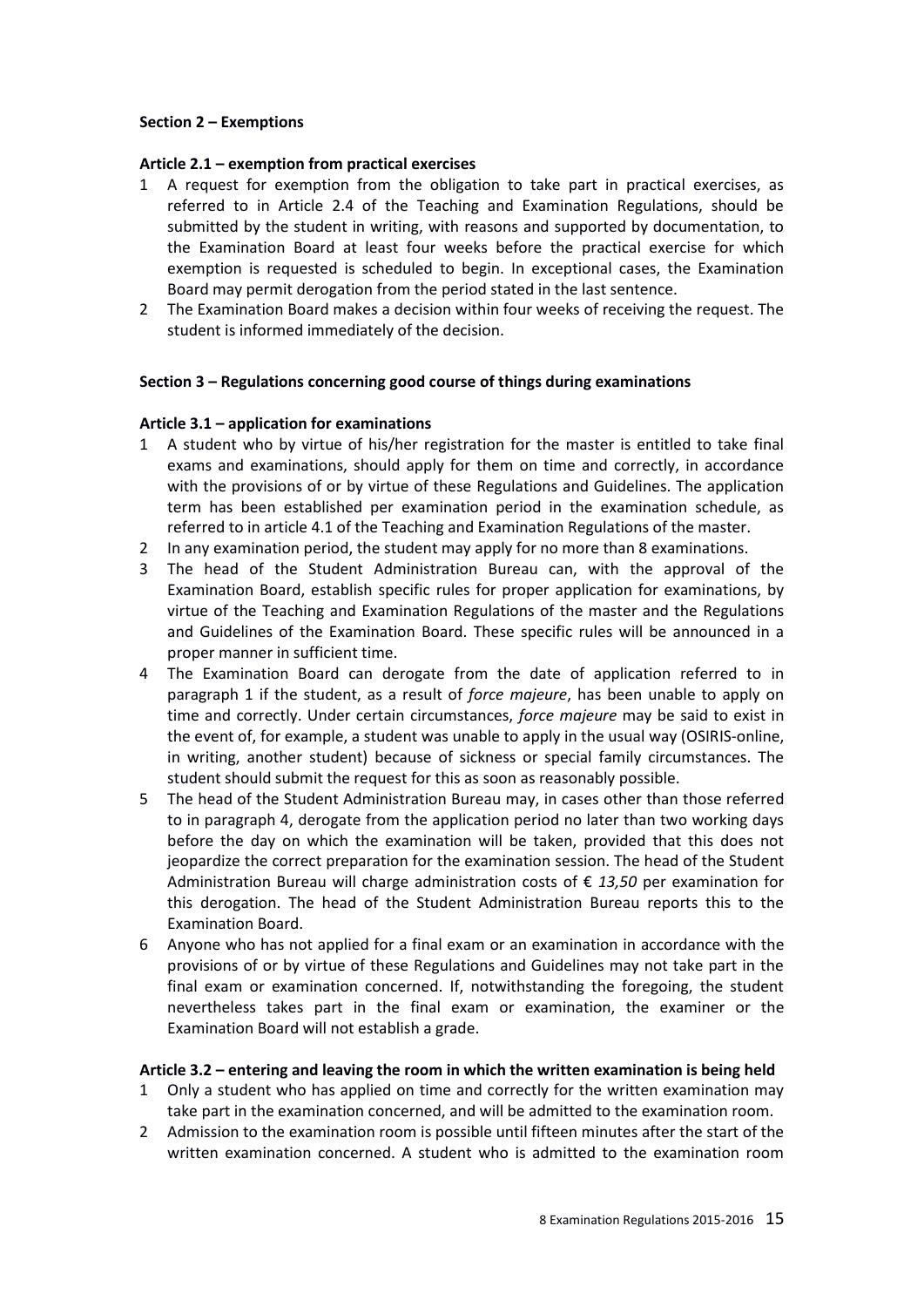after the start of the examination concerned should ensure that he/she causes as little disturbance as possible to the students already present.

- 3 A candidate in the written examination may not leave the room earlier than one hour after the start of that examination. A student who leaves the examination room before the end of the examination concerned should ensure that he/she causes as little disturbance as possible to the students still present.
- 4 A candidate in the examination may, on request and with the permission of the examiner or the invigilator, leave the examination room for a while to use the toilet as from one hour after the start of the examination until half an hour before the end of the examination. This permission is granted only to one student at a time. In exceptional cases, the examiner or invigilator may derogate from these rules in favour of the student.
- 5 Smoking is not permitted in the examination room.
- 6 Coats and bags may not be taken into the examination room. In derogation from this, the examiner or the invigilator may permit coats and bags to be placed at the front or side of the examination room. Watches, mobile phones and such must be switched off and out of reach of the candidate.

# **Article 3.3 – general provisions concerning order during the written examination**

- 1 During the written examination, at least one examiner is present in the room where the written examination is being held.
- 2 On behalf of the Examination Board, the invigilators appointed for this purpose are charged with maintaining order during the written examination. The invigilators should comply with any instructions given by the examiner. The examiner may also be an invigilator.
- 3 Every candidate in the examination should comply with the instructions of the examiner or the invigilator. If a candidate in the examination does not comply with the instructions of the examiner or the invigilator, or does not obey his /her request, the examiner may exclude him/her from taking further part in the examination, with the consequence that no result will be established.
- 4 During the examination, the candidate in the examination must, on the request of the examiner or the invigilator, prove his/her identity with a valid proof of registration (student card) or another legally valid proof of identity.
- 5 On the table of the candidate there must be nothing other than: the valid proof of registration (student card) or another legally valid proof of identity, the proof of application, the assignment, the paper for working out the assignments, writing materials and a ruler. With the permission of the examiner, there may also be: a calculator, literature and other study materials, exclusively for the candidate's own use. It is not permitted to carry or make use of a message-watch, pre-programmed calculator, buzzer or mobile telephone or any other comparable appliances in the examination room.
- 6 A candidate in the examination is obliged, on request of the examiner or the invigilator, to show, and if requested, to hand over, the materials that he/she has with him/her.
- 7 Only the paper provided by EUR is to be used for the written examination. The use of the candidate's own paper is not permitted.
- 8 A candidate in the examination should write his/her name, signature and student /examination number on each sheet of paper that is handed in. The examiner or the invigilator checks whether this has been done correctly before the examination is handed in to him/her. The draft copy should also be handed in to the examiner or the invigilator.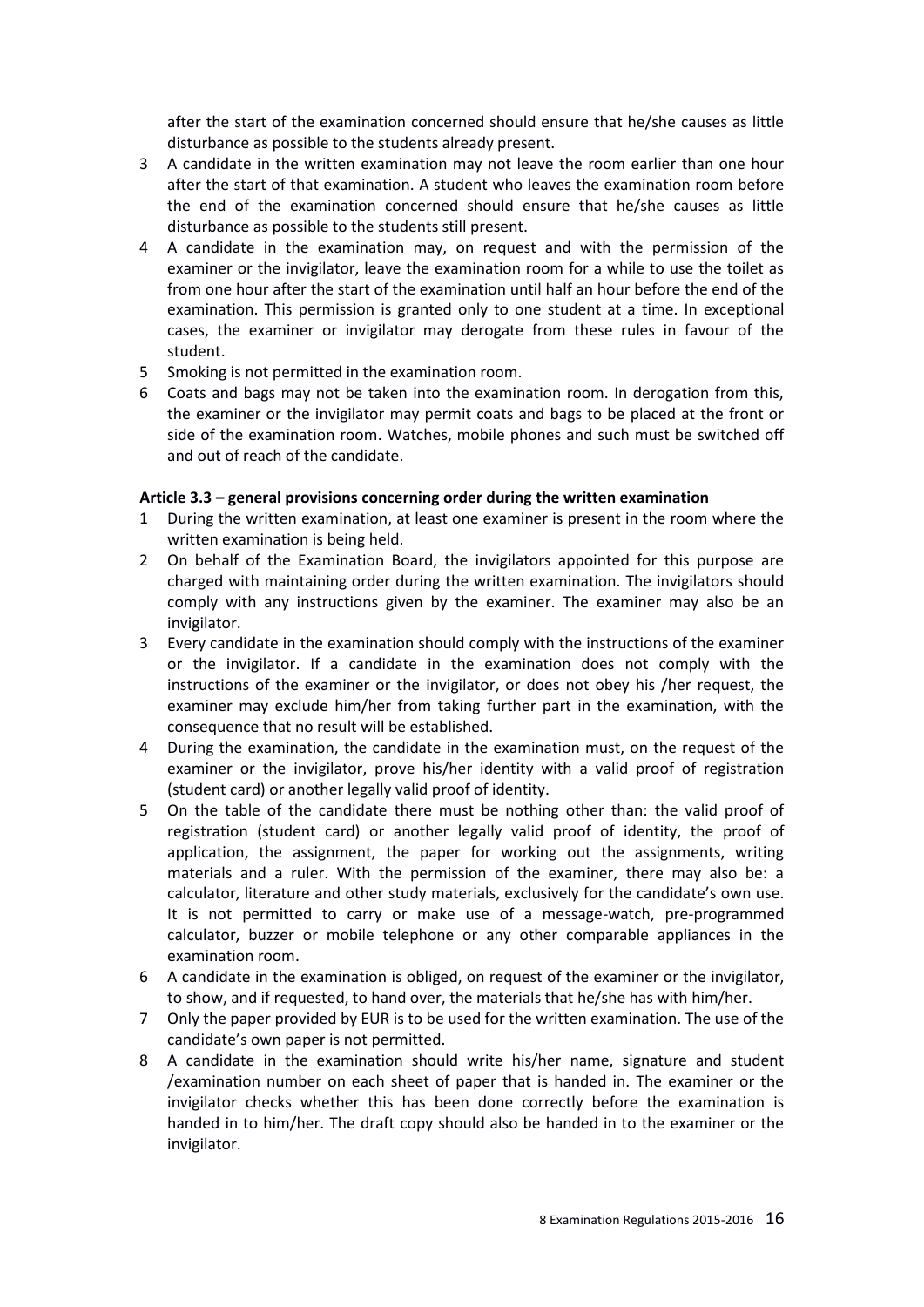# **Article 3.4 – fraud**

- 1 If in the matter of taking an examination, fraud within the meaning of Article  $1.2 is$ detected or suspected, this is set down in writing as soon as possible by the invigilator or the examiner whom he/she must call in. The invigilator or the examiner may ask the student to make available any items of evidence. A refusal to do this is recorded in the written report. The student is given the opportunity to add written comments to the written report of the invigilator or examiner. The written report and any written comments are handed over to the Examination Board as soon as possible.
- 2 The Examination Board or the examiner may exclude a student who has committed fraud from further participation in the examination during which the irregularity was detected, and/or take other appropriate measures. The exclusion has the consequence that no result will be established for the examination concerned. Before the Examination Board decides to make the exclusion, it gives the student the opportunity to give his/her account.
- 3 The other appropriate measures as referred to in paragraph 2 may consist of, among others, the following sanctions:
	- a reprimand;
	- b invalidation of the examination concerned;
	- c exclusion from one or more examinations;
	- d exclusion from one or more examination periods;
	- e a combination of the above measures to a maximum of exclusion for at most one year;
	- f in a serious case of fraud the Examination Board may advise the Executive Board to end the enrolment for the programme of the person concerned once and for all.

#### **Section 4 – The examination**

#### **Article 4.1 – the questions and assignments, peer review**

- 1. The questions and assignments of the examination do not go beyond the sources announced in advance from which the examination material is derived. These sources are, in the main, announced before the start of the study unit that prepares for the examination. The precise scope of the material is definitively announced no later than one month before the examination is held.
- 2. The questions and assignments of the examination are spread as evenly as possible over the examination material.
- 3. The examination is representative of the study aims in terms of content and form.
- 4. The questions and assignments of an examination are clear and unambiguous, and are asked in such a way, or contain such instructions, that the student can know how comprehensive and detailed the answers must be.
- 5. Well in advance of the examination concerned being held, the Examination Board or examiner announces the way in which the provisions set out in Article 4.2 of the Teaching and Examination Regulations will be implemented with regard to the way in which the examination will be taken.
- 6. Well in advance of a written examination being held, the Examination Board or examiner gives the students the opportunity, if possible, to peruse a written sample of a similar examination, and also the model answers and the norms on the basis of which the assessment was made.
- 7. The duration of the examination is such that examinees have sufficient time, measured according to reasonable criteria, to answer the questions.
- 8. Where possible, the student may take the examination assignments away with him/her at the end of the examination.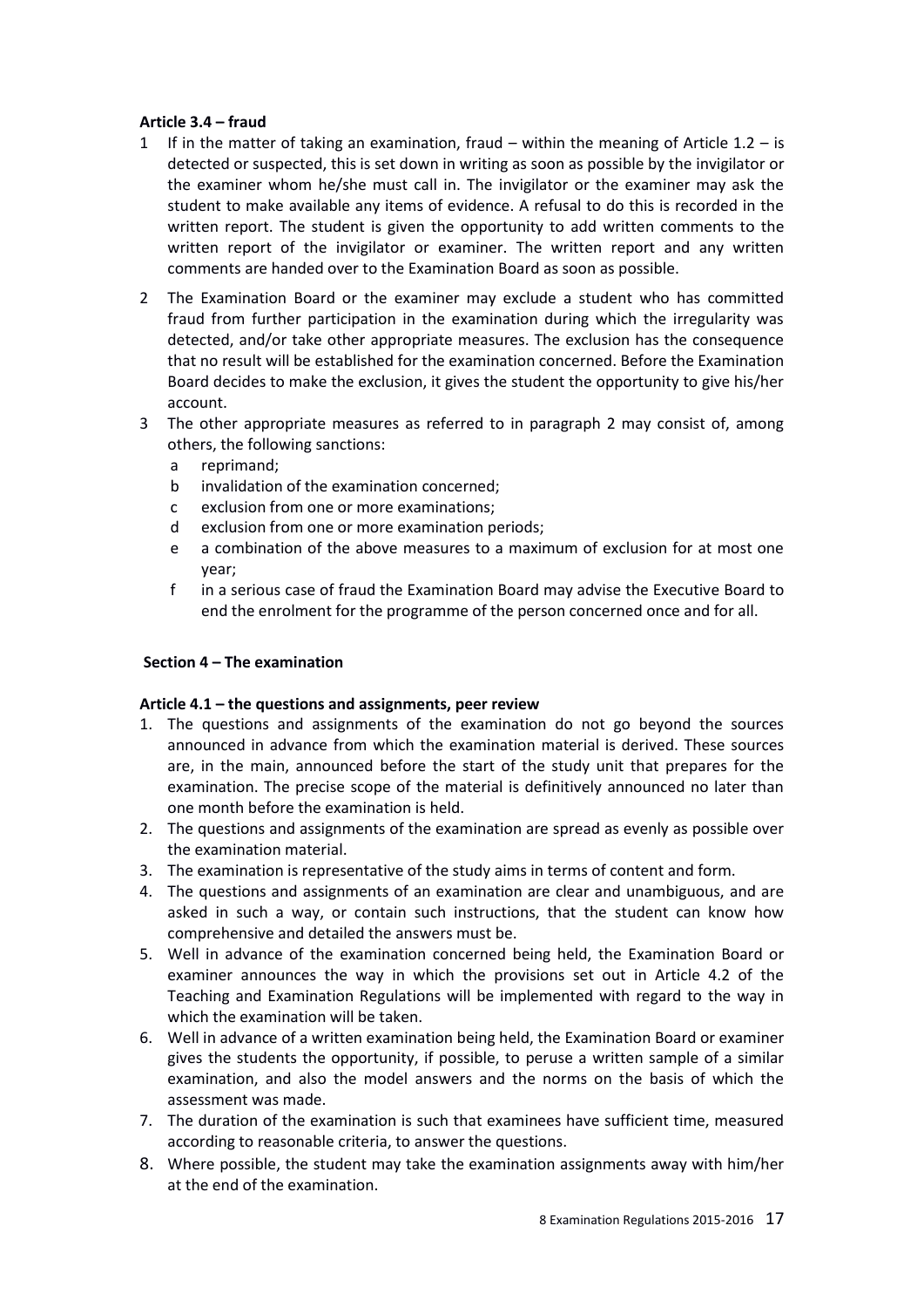9. In advance of the examination concerned being held, the examiner asks a colleague to check the examination with a view to the quality of the examination.

# **Article 4.2 – the thesis and admission to the final exam**

- 1 The determination as to whether the conditions have been met for admission to the final exam shall be made by the Exam Section Business Administration of the Student Administration Bureau.
- 2 The thesis will be assessed by a thesis committee. This committee shall consist of at least three members: a coach, a  $1<sup>st</sup>$  co-reader and a  $2<sup>nd</sup>$  co-reader. The composition of the committee should furthermore meet the following criteria:
	- a The members of the thesis committee should be members or fellows of ERIM;
	- b Members who are not part of the academic staff or who come from outside ERIM, should obtain special disposition as examiner from the Examination Board. To this purpose, the student in question should submit a written application to the Examination Board;
	- c The coach shall have chief responsibility for the coaching and activities relating to the thesis. The  $1<sup>st</sup>$  co-reader shall offer advice at critical times during the final thesis (for example evaluating the final thesis proposal, choice of theory, approval of thesis). The 2<sup>nd</sup> co-reader shall review the thesis after the final version has been handed in;
	- d The thesis committee shall assess the thesis immediately after sitting the exam. The assessment shall be unanimous. All members of the thesis committee should take part in the assessment. In case of circumstances beyond one's control, the final thesis may also be assessed by two members of the thesis committee;

At the request of the student; the Examination Board may deviate from the provisions of this paragraph, with the exception of the provisions under b.

#### **Section 5 – The assessment**

#### **Article 5.1 – assessment criteria**

- 1 Wherever possible, assessment of written examinations, takes place on the basis of previously established model answers and criteria, which can be possibly modified as a result from correcting the examination.
- 2 The assessment method is sufficiently transparent that the examinees can see how the results of their examinations were arrived at.
- 3 In cases of examinations given and assessed simultaneously by more than one examiner, the Examination Board ensures that the examiners' assessment is based on the same criteria. If necessary, it shall appoint a supervising examiner for giving examinations.

#### **Article 5.2 – determining the grades: rounding off, averaging, grade floor**

- 1. Examinations are assessed with grades on a scale 1.0 10.0, accurate to one decimal place, where a 5.5 is the lowest pass grade. Results for skill trainings may be reported as F (fail), P (pass) or G (good).
- 2. Results on tests may have to be rounded off and/or averaged in order to arrive at a result for an examination. The default rules for doing so are
	- test grades are averaged weighted on the basis of the credits, if specified;
	- tests assessed with a 'pass' or 'fail' cannot be included in the GPA calculation;
	- grades for tests are always rounded off to the nearest tenth before subsequent calculations are made (hence, a 5.45 will become a 5.5, a 6.95 will become a 7.0, a 5.44 will become a 5.4, etc);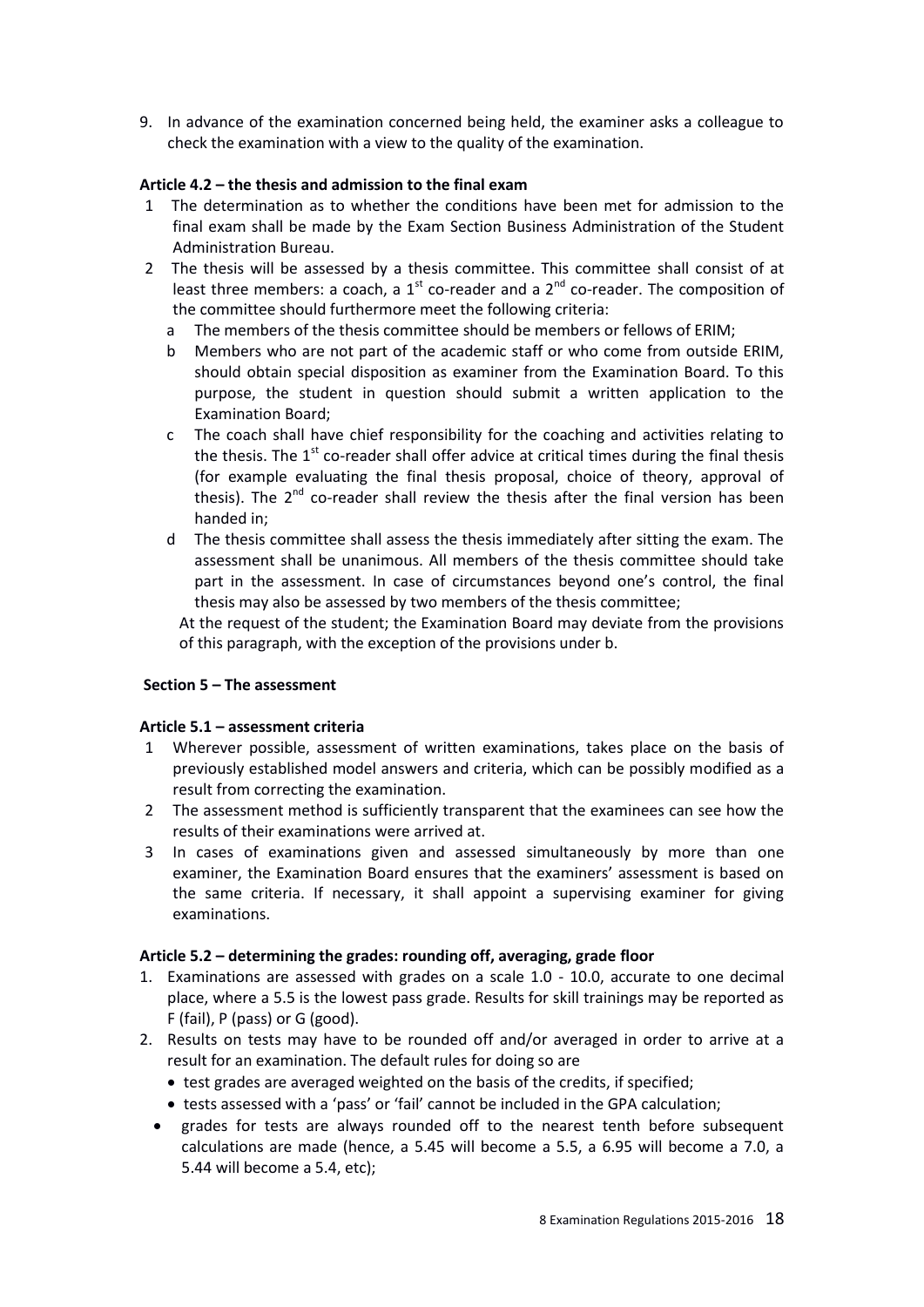- $\bullet$  final examination results are on a scale of 1.0 10.0, accurate to one decimal place.
- no examination results can be established in case a test is graded below 5.5; in that case the candidate has failed the examination.
- 3. In case the course manual for a particular course holds additional or other rules to those stated under paragraph 2 as regards the establishment of an examination's result from tests, these rules are only valid if published at least two months ahead of a the date of a test and under written approval of the Examination Board. If these latter provisos are not met the default rules under paragraph 2 continue to apply.
- 4. Examination results are registered centrally by the Department for Exam Administration RSM Erasmus University.
- 5. In derogation from the previous paragraphs of this article, results of examinations taken in the context of an international exchange are established under the authority and responsibility of the foreign university.

#### **Section 6 – The final exam**

# **Article 6.1 – establishment of the result of the Master's**

- 1 Students shall have passed their final exam if they have received passing grades for all examination parts.
- 2 The chair of the Examination Board establishes the result of the Master's by signing the list of grades.

# **Article 6.2 – Classifications ´cum laude´ and ´summa cum laude´**

- 1. If the examinee has shown exceptional skill in the concluding examination, this may be stated on the certificate with the words 'cum laude' or ´summa cum laude´.
- 2. The classification ´cum laude´ will be awarded if the student has fulfilled at least the following conditions:
	- a. the average of the grades for the examinations under the Dutch grading system as displayed on the list of grades, weighted on the basis of the credits is an 8.25 or higher, and
	- b. the grade for the examination of the thesis trajectory is at least an 8.0;
	- c. no more than one examination has been taken more than once (this applies from cohort 2013-2014 onwards)
- 3. The classification ´summa cum laude´ will be awarded if the student has fulfilled at least the following conditions:
	- a. the average of the grades for the examinations under the Dutch grading system as displayed on the list of grades, weighted on the basis of the credits is an 9.0 or higher, and
	- b. the grade for the examination of the thesis trajectory is at least an 9.0, and
	- c. no examination has been taken more than once.
- 4. A concluding examination classification is awarded only when the examinations entered on the list of grades that have been graded under the Dutch grading system cover at least two-thirds, as measured in ects, of the total of the study load of the degree programme as stated in the Teaching and Examination Regulations.

#### **Article 6.3 – the certificate and the list of grades**

1. To show that the final exam has been passed, the Examination Board presents a certificate. The certificate is signed by the chairman or the substitute chairman of the Examination Board. The graduation is public, unless the Examination Board has decided otherwise, in exceptional cases.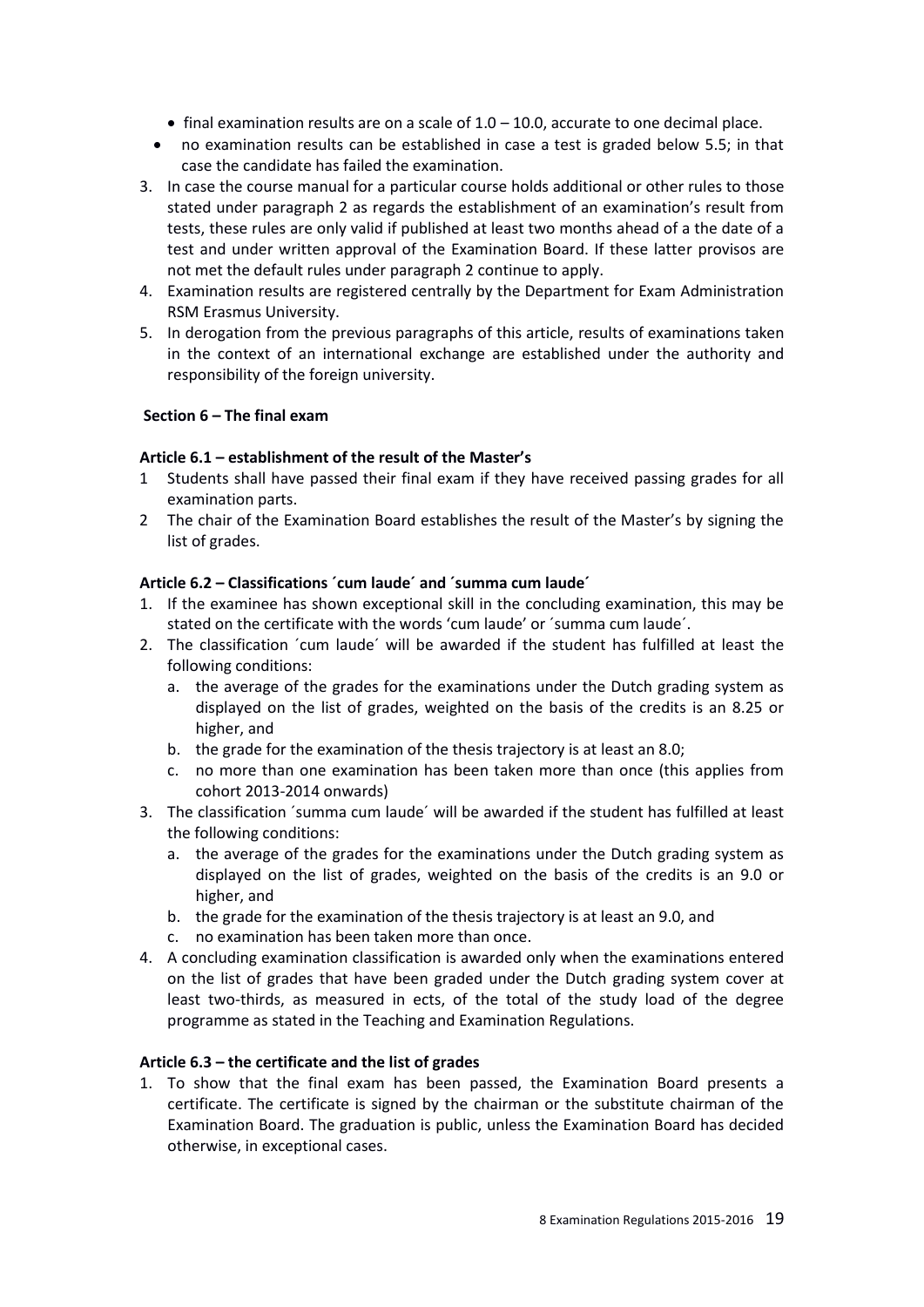- 2. The certificate is accompanied by two documents, the list of grades and the supplement, both signed by the chair or deputy chair of the Examination Board.
- 3. The list of grades is an individual document and displays:
	- a. the results of the examinations that are part of the concluding examination with corresponding ects to the effect that
		- examinations graded within the Dutch system of grading are displayed with results specified to a precision of one decimal point as registered by the Department for Exam Administration RSM,
		- examination results that have been obtained at a foreign university are displayed with a pass;
	- b. a deposition stating the master programme that has been completed within the degree programme;
	- c. the classification of the concluding examination, if applicable.
- 4. The supplement is a document generic to the degree programme and states the degree programme's admission requirements, the degree programme's build-up, the degree programme's entry in the register of the Dutch Ministry of Education, and the degree programme's accreditation.

#### **Article 6.4 – Excellence check**

- 1. Coaches and co-readers that wish to award a research master thesis with a 'distinction grade' of 9.0 or higher must subject the thesis to an a-priori peer review process, organized by the research master Examination Board.
	- a. Coach and co-readers jointly notify the ERIM Examination Board representative at the RSM MScBA Examination Board by e-mail [\(eb@rsm.nl\)](mailto:eb@rsm.nl), no later than three weeks before the planned date of the defence, that they request an excellence check for a specific thesis. The following information should be included in the email: student's name and student no., name of coach and co-readers, date of the defence, an electronic version of the thesis, and a concise statement explaining why the committee decided to nominate the thesis and why it believes it is exemplary.
	- b. Upon receipt of such notification, the ERIM Examination Board representative at the RSM MScBA Examination Board requests a decision concerning the eligibility for a distinction mark (9.0 or higher) from a qualified peer reviewer, i.e. an experienced research master coach.
	- c. The ERIM Examination Board representative at the RSM MScBA Examination Board then sends out the thesis for peer review. The representative then uses the report to reach a decision concerning the eligibility of the thesis for a distinction mark.
	- d. The decision is then communicated to the members of the thesis committee, the ERIM Examination Board, and the Exam Administration. The thesis committee will also receive a single-blind copy of the peer review report.
	- e. If the decision is positive, the members of the thesis committee are free (but not obligated) to award a grade of 9.0 or higher to the thesis, contingent upon an adequate defence. If the decision is negative, a grade of 9.0 cannot be awarded, and the committee must limit itself to a maximum grade of 8.5.
	- f. In case of a negative decision, the committee has the right to appeal, for example when it suspects that there is human error at play. A concise, motivated letter of appeal must then be sent to the ERIM Examination Board representative at the RSM MScBA Examination Board [\(eb@rsm.nl\)](mailto:eb@rsm.nl). Steps b through e of the above procedure are then repeated. This time, the decision taken by the representative will be final.